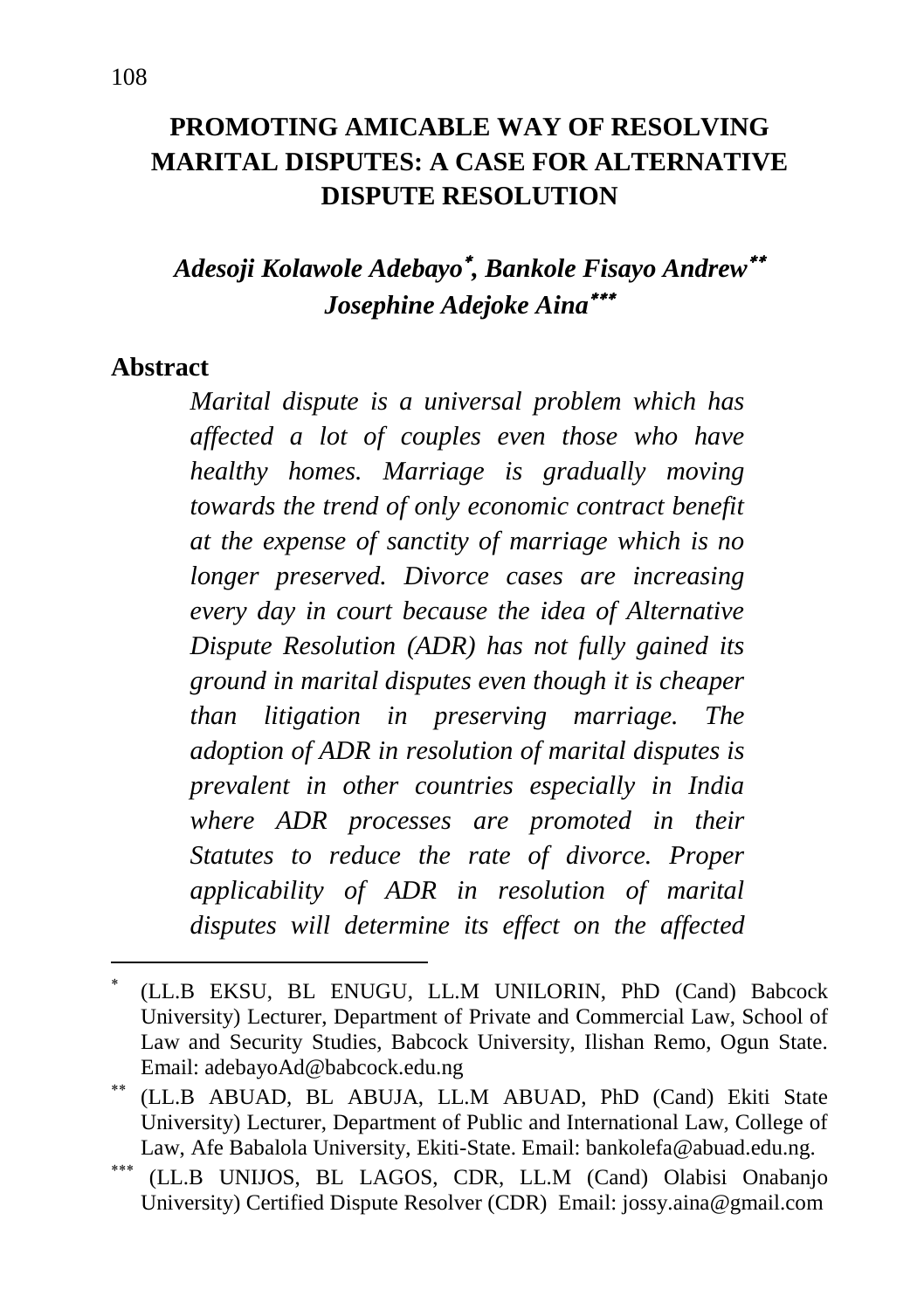*couples, the children and the society at large. The research methodology to be used is secondary such as published books, journals, magazines and internet materials. This paper makes a case for ADR as the appropriate medium of resolving marital disputes. This paper concludes that ADR process in marital dispute is not binding except the parties intend to make it binding by drawing terms of settlement and signing it together with an ADR judge. In addition, ADR however has more benefits than litigation in resolution of marital dispute. It is also submitted in this paper that ADR is not suitable for all marital disputes especially where the law adequately provides for the method applicable to such situations such as divorce and child custody.*

**Keywords:** Amicable settlement, Marital Dispute, Causes of Marital dispute, Applicability of ADR in marital dispute.

#### **Introduction**

 $\ddot{\phantom{a}}$ 

Differences in agenda often lead to disputes. A group means a number more than one, marriage is a group affair because it involves of more than one person and therefore, associated with conflict. Marital conflict/dispute is as old as the establishment of marriage itself and it has become an integral part of human life to engage in conflict.<sup>1</sup>Couples, who never learn how to effectively

<sup>&</sup>lt;sup>1</sup> Mary Ogechi Esere, Jamila Yusuf and Joshua Adebisi Omotosho, '50 Influence of Spousal Communication on Marital Stability: Implication for Conducive Home Environment" [2011] (4) (1& 2) *Edo Journal of Counselling*, 51. See also, Danijel Berković, "Marriage and Marital Disputes in the Old Testament", [2018] (Vol. XII) (No. 2) *Evangelical Journal of Theology*, 185.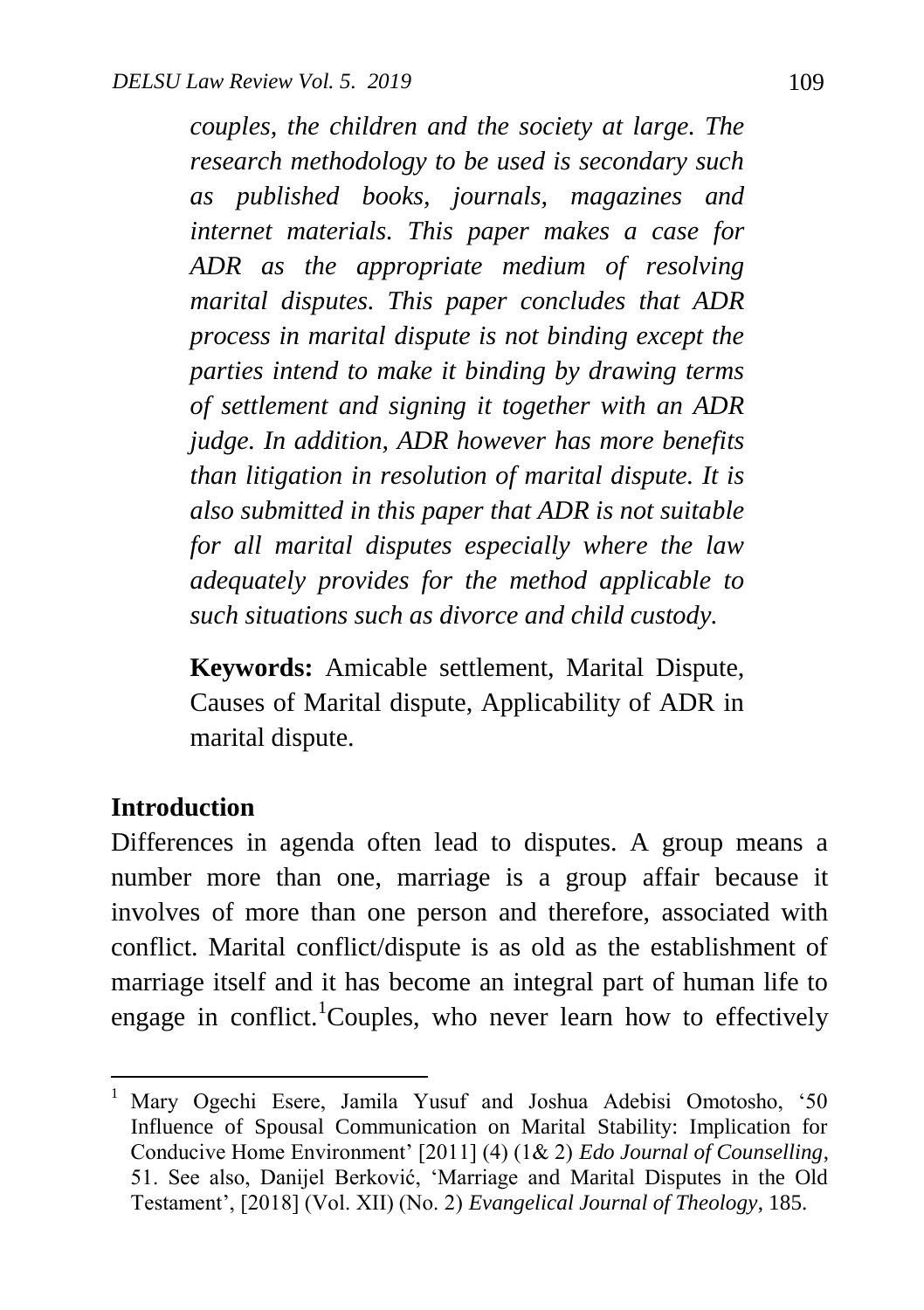manage their conflicts, begin a series of stages in their relationship that can ultimately destroy it. Therefore, it is not only important to provide for mechanisms to resolve marital conflict but also to promote peaceful co-existence in the society.

In the past, the elders in the joint family usually act as mediators in resolving almost all family disputes within the joint family but the situation is not rampant like before under this present nuclear family set up due to civilization.<sup>2</sup>It is not a gainsaying, that, the family is the smallest unit of every society<sup>3</sup> and is the foundation of the behavioural pattern of every individual in the society; this shows the level of importance attached to matrimonial issues at every level especially in conflict resolution. The resolution of marital dispute can be by a way of litigation which is adversarial in nature or by way of consensual and amicable settlement usually referred to as alternative dispute resolution (hereinafter referred to as ADR). This paper discusses the relevance of alternative dispute resolution in settlement of marital disputes by drawing from secondary sources of information.

In addition, this paper will discuss the term ADR in marital dispute, causes of marital dispute, importance of ADR in marital dispute resolution, the appropriate ADR mechanism to resolve marital

 $\ddot{\phantom{a}}$  $2^2$  T. Cao, 'The Impacts of Modernity on Family Structure and Function: A Study among Beijing, Hong Kong and Yunnan Families' [2012], (Doctoral Dissertation, Lingnan University, Hong Kong), 28-29.  $\lt$ http://dx.doi.org/10.14793/soc\_etd.29> accessed 26 June, 2020. See also, [Jude Nsom Waindim,](https://www.accord.org.za/people/jude-nsom-waindim/) "Traditional Methods of Conflict Resolution; The Kom Experience' an online Journal [<https://www.accord.org.za/conflict](https://www.accord.org.za/conflict-trends/traditional-methods-of-conflict-resolution/)[trends/traditional-methods-of-conflict-resolution/>](https://www.accord.org.za/conflict-trends/traditional-methods-of-conflict-resolution/) accessed 27 July, 2020.

<sup>&</sup>lt;sup>3</sup> Erna Roostin, 'Family Influence on the Development of Children',  $[2018]$  (2) (1), *Journal of Elementary Education*, 3.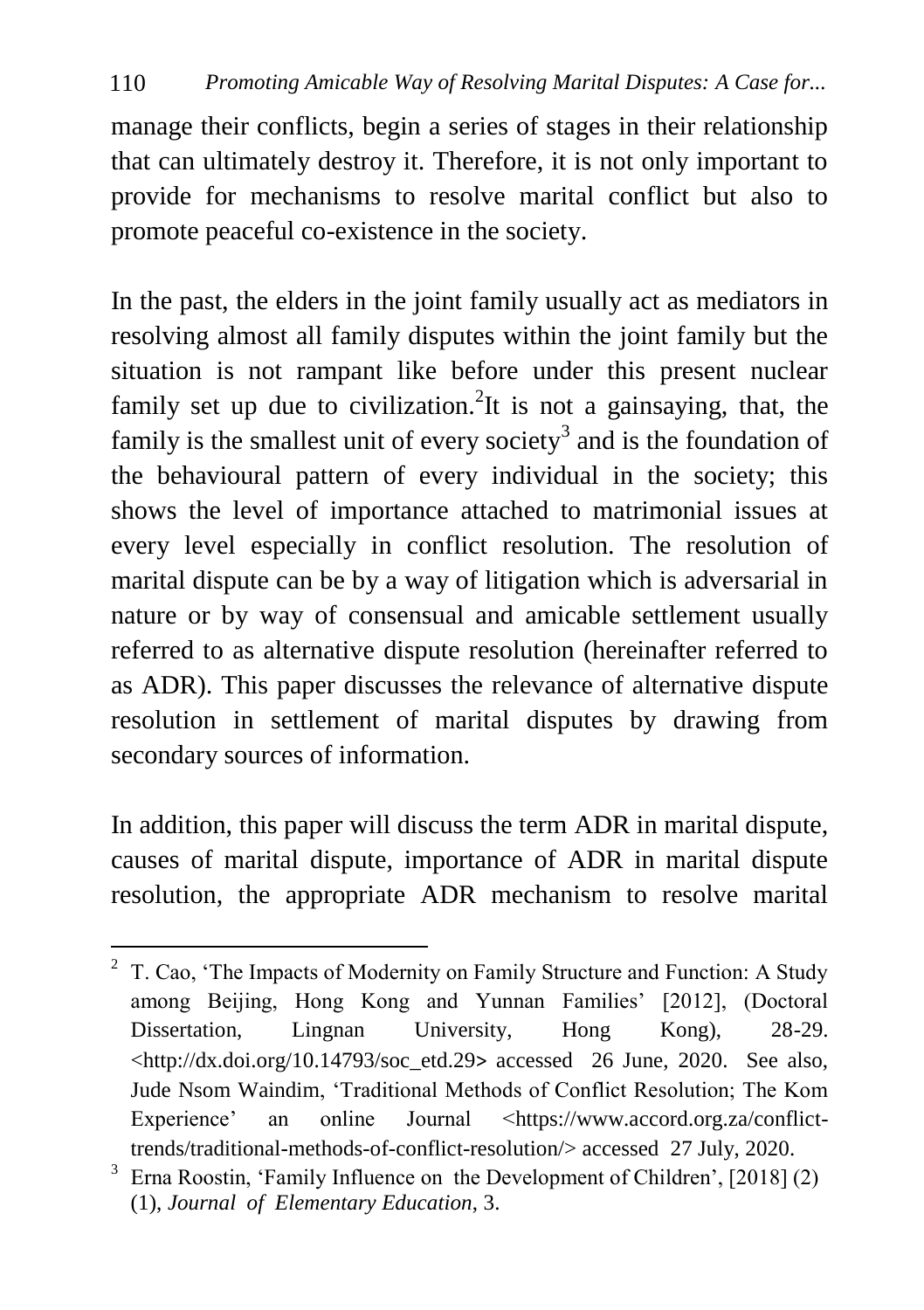dispute and also look into ADR process in India and Nigeria with respect to resolution of marital disputes. Furthermore, this paper will discuss some issues that may come up when ADR process is adopted to resolve marital disputes that is; whether ADR process in marital disputes is binding; whether ADR process has advantage over litigation in resolution of marital dispute and whether ADR mechanisms are appropriate to all issues arising from marital dispute.

#### **Alternative Dispute Resolution (ADR)**

1

The practice of ADR processes such as negotiation, mediation/conciliation and arbitration cannot be over emphasized.<sup>4</sup> It can be used to resolve dispute between individuals, couples, governmental bodies, parties in court, between states and in fact, it is practiced every day<sup>5</sup>. ADR does not have a uniform and agreed definition. However, from the general point of view, people intend

<sup>&</sup>lt;sup>4</sup> ADR processes has been categorized into three, the primary ADR processes which comprises of the negotiation, mediation/conciliation and arbitration; the secondary ADR processes which are; private judging and mini- trial and the hybrid processes which are; med-arb, ombudsman and summary trial. See L. A. Ayinla in "Alternative Dispute Resolution: Exploiting the Potentiality of Mini- Trial" [2013] (5) (1) *Port Harcourt Law Journal;* 43. The list is not exhaustive as there are other ADR processes highlighted elsewhere which are not commonly practiced in Nigeria. Susan Patterson and Grant Seabolt, *Essential of Alternative Dispute Resolution* (2nd edn, Dallas Texas, 2001) p 8- 20, see also J. O Orojo and M. A. Ajomo, *'Law and Practice of Arbitration and Conciliation in Nigeria*" (Mbeyi & Associate 1999) 4.

<sup>&</sup>lt;sup>5</sup> ADR process is equally a process by which individuals communicate on a daily basis either in commerce or everyday life to agree and reconcile a dispute or disagreement that may not even require the involvement of a third party. See also Section 19 (d) of the 1999 Constitution of the Federal Republic of Nigeria as amended, various High Court Rules support the adoption of ADR processes before going into litigation i.e. Order 25 of High Court Civil Procedure Rule of Lagos State and so on.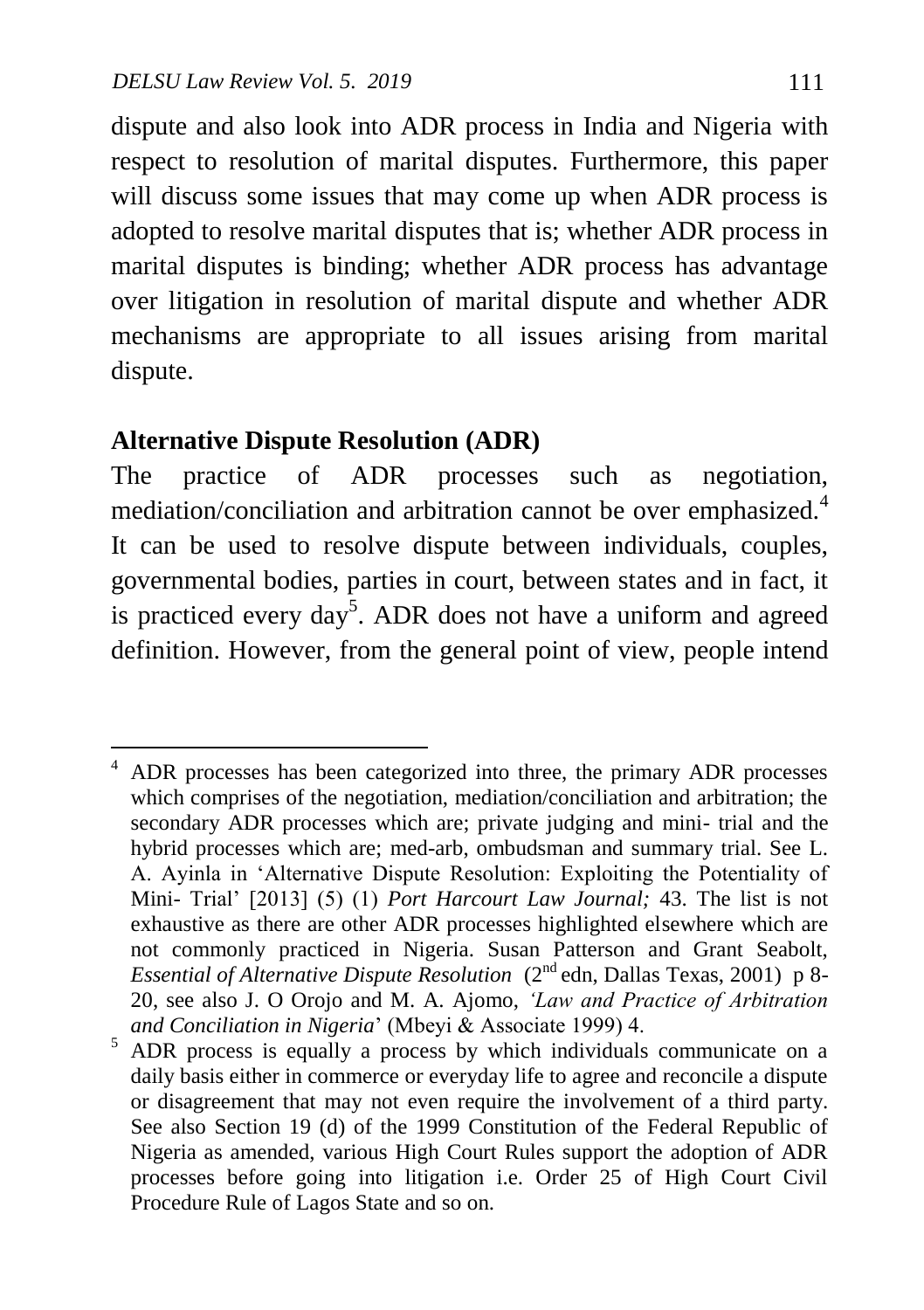ADR as an alternative way of settling dispute compared to litigation.

ADR has been defined in different forms by different scholars and some of the definitions will be considered. Brown and Marriot<sup>6</sup> defined ADR as a range of procedure that serve as an alternative to litigation through the courts for resolution of disputes, generally involving the intercession and assistance of a neutral and impartial third party. Karl Mackie<sup>7</sup> described ADR as a structured dispute resolution process with third-party intervention which does not impose a legally binding outcome on the parties. ADR has also been defined as a structured negotiation process during which the parties in dispute are assisted by one or more third person(s), the "Neutral", and that is focused on enabling the parties to reach a result whereby they can put an end to their differences on a voluntary basis<sup>8</sup>.

It is crystal clear from the above definitions, the summary of ADR is centered on settlement of disputes out of courts by a neutral party or parties without imposition of binding decision. Therefore, the use of ADR to settle marital disputes means the adoption of consensual and amicable ways of resolving marital disputes between couples with or without the help of a third

 $\ddot{\phantom{a}}$ 

<sup>&</sup>lt;sup>6</sup> Henry Brown and Author Marriot, *'Principles and Practice of ADR'* (2<sup>nd</sup> edn, Sweet & Maxwell, 1999) 12.

<sup>7</sup> Karl Mackie *'The ADR Practice Guide: Commercial Dispute Resolution'* (3rd edn, Tottel, 2007) 8. See also Kehinde Aina on Dispute Resolution (NCMG International and Blankson LP, 2012 and Paul O. Idornigie *'Commercial Arbitration Law and Practice in Nigeria'* (Law lords, 2015) 29.

<sup>8</sup> J .C Goldsmith, G. H. Pointon and A. Ingen-Honz *ADR in Business, Practice and Issues Across Countries and Cultures* (Kluwer Law International, 2006) 6.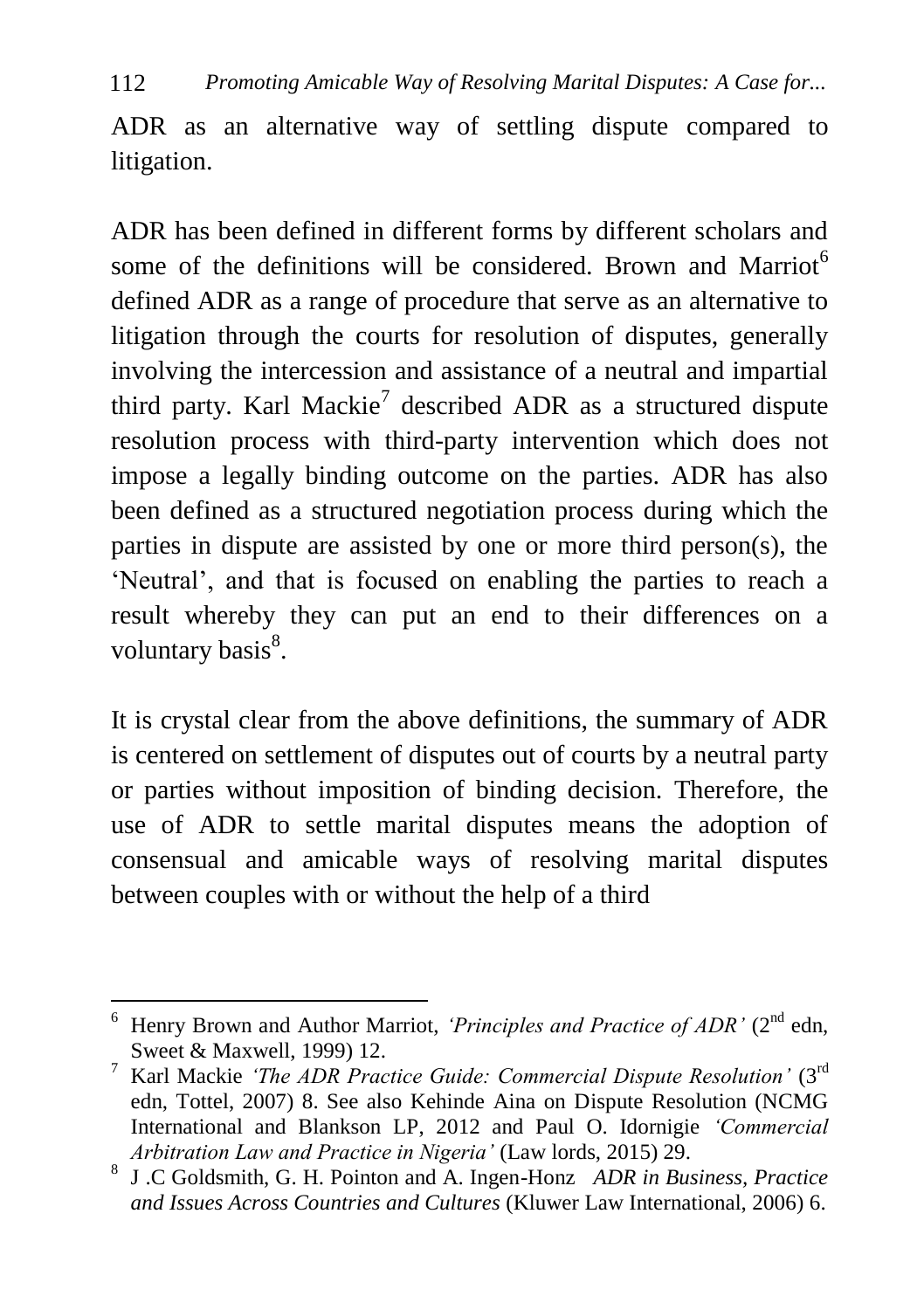party called the neutral to arrive at a win-win solution which is not binding $9$ .

# **Marital Dispute**

Marital dispute is not just a difference of opinions; rather it is a series of events that have been poorly handled such that it deeply damage the marriage relationship. Dispute is stressful and comes with confrontation and violence, but at the same time, it can result in the creation of productive solutions that addresses the needs of all family members<sup>10</sup>. Marital disputes occur when what couples want is at cross opposite, especially when they find themselves at cross opposite on almost everything in life. It can also be experienced when either of the spouses is unwilling to meet the demands of the other which might lead to resentment, selfishness, unruly tongues which make the situation become ripe for open  $conflict^{11}$ .

 $\overline{9}$ <sup>9</sup> However, it is submitted that these definitions omit the fact that, it can also be used as a supplement to litigation. In the light of this, ADR is defined as the methods and procedures used in resolution of disputes either as alternative to the traditional dispute resolution mechanism or in some cases supplementary to such mechanism for the purpose of reaching an amicable settlement with or without the help of a third party.

<sup>10</sup> See Andrew Floyer Acland, *'A Sudden Outbreak of Common Sense; Managing Conflict Through Mediation'* (1990), 69, where he opined that the purpose of conflict is related to change and all conflict is about the attempt to achieve or resist change.

<sup>&</sup>lt;sup>11</sup> What is Marital Conflict <http://www.allaboutlifechallenges.org./what-ismarital-conflict-fag> accessed 20 October, 2019. Marital dispute can impact deleterious effects on mental, physical and family health in the spouse which can lead to depressive symptoms, eating, disorders, alcoholism, physical aggression, poor parenting, poor adjustment of children, increased likelihood of parent child conflicts, and conflict between siblings. It has negative influence on the children in terms of behaviors etc.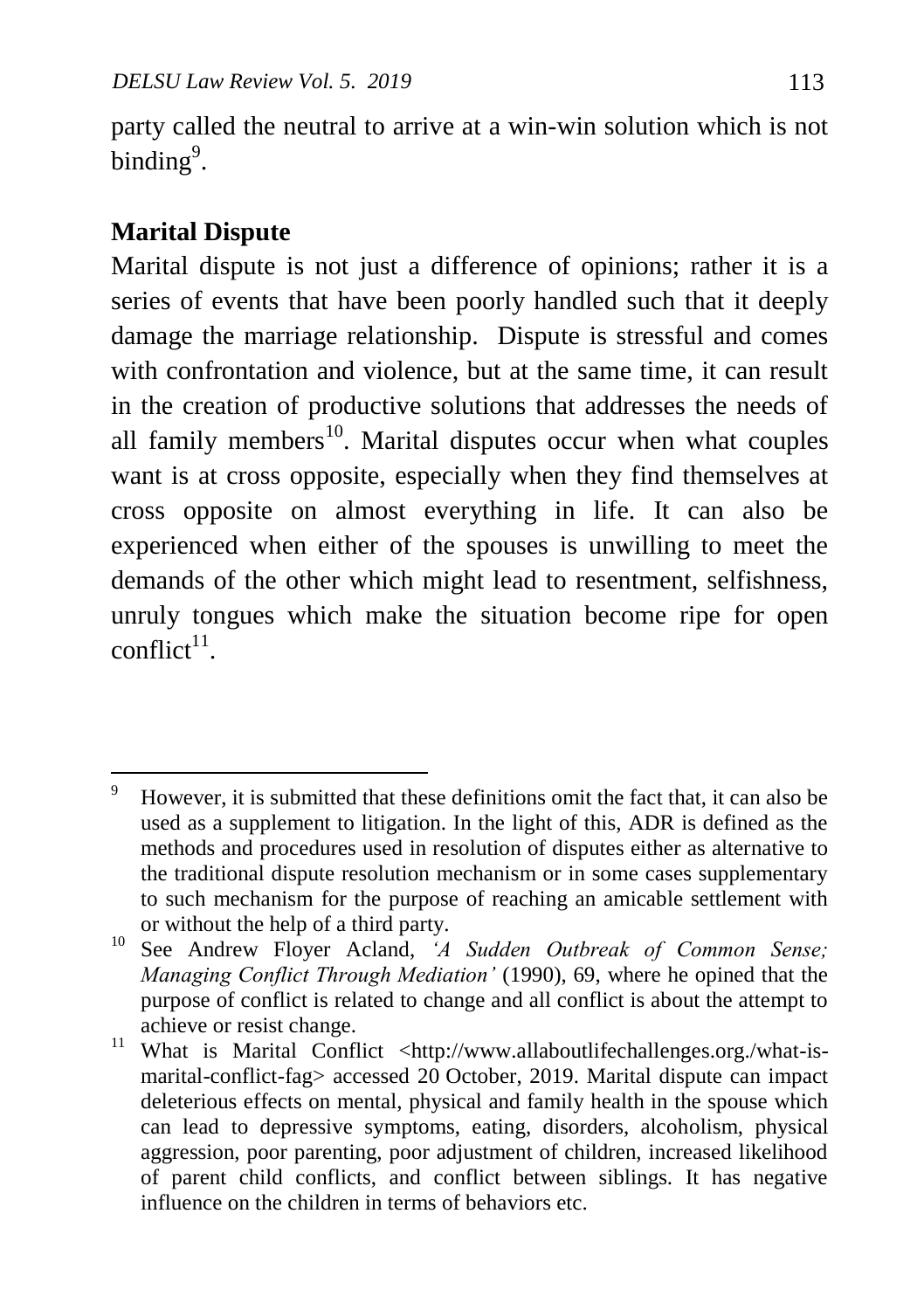Marital dispute is a process of conflicts arising between the couple in a marriage which can indicate sexual disagreement, child minding differences, temperamental differences and even religious conflict of interests<sup>12</sup>. Marital dispute can be about virtually anything ranging from verbal and physical abusiveness to personal characteristics and perceived inequity behaviours, marital dissatisfaction and so on<sup>13</sup>. When couples are unable to navigate their disagreement they fall into fairly predictable pattern of behaviours which predicts mental conflict but with effective communication and conflict resolution skills, couples can work through their problems rather than avoiding or forcing the issues. It must be pointed out that, the need for couples to reconcile their marital disputes will necessitate the adoption of ADR process for amicable settlement. Having said this, it is important to look into the causes of marital dispute.

### *Causes of Marital Disputes*

According to Cathy Meyer<sup>14</sup>, there are a lot of factors that can be responsible for disputes, some of which are:

 $12<sup>°</sup>$ <sup>12</sup> What is Marital Conflict, Definition of Marital Conflict [<http://psychologydictionary.org/marital-conflict>](http://psychologydictionary.org/marital-conflict). accessed 24 October, 2019. Another behavioural pattern experienced during marital conflicts is the demand- withdraw pattern in which one spouse pressure the other with demands, complaints and criticisms, while the partner withdraws with defensiveness and passive in action majorly the husbands withdraws and the wife responds with hostility.

<sup>&</sup>lt;sup>13</sup> See F. D. Finchamle, 'Marital Conflict Correlates Structure; and Context' <http://www.psychologicalscience.org/journal/cd/12-1/fincham.cfm> accessed 24 October, 2019. See also D. H. Baucom, and et al "Empirically Supported Couple and Family Interventions for Marital Distress and Adult Mental Health Problem" [1998] *Journal of Consulting and Clinical Psychology*, 53-88.

<sup>&</sup>lt;sup>14</sup> Cathy Meyer, "Conflicts That May Lead to Divorce". <http://divorcesupportabout.com/od/isdivorcethesolution/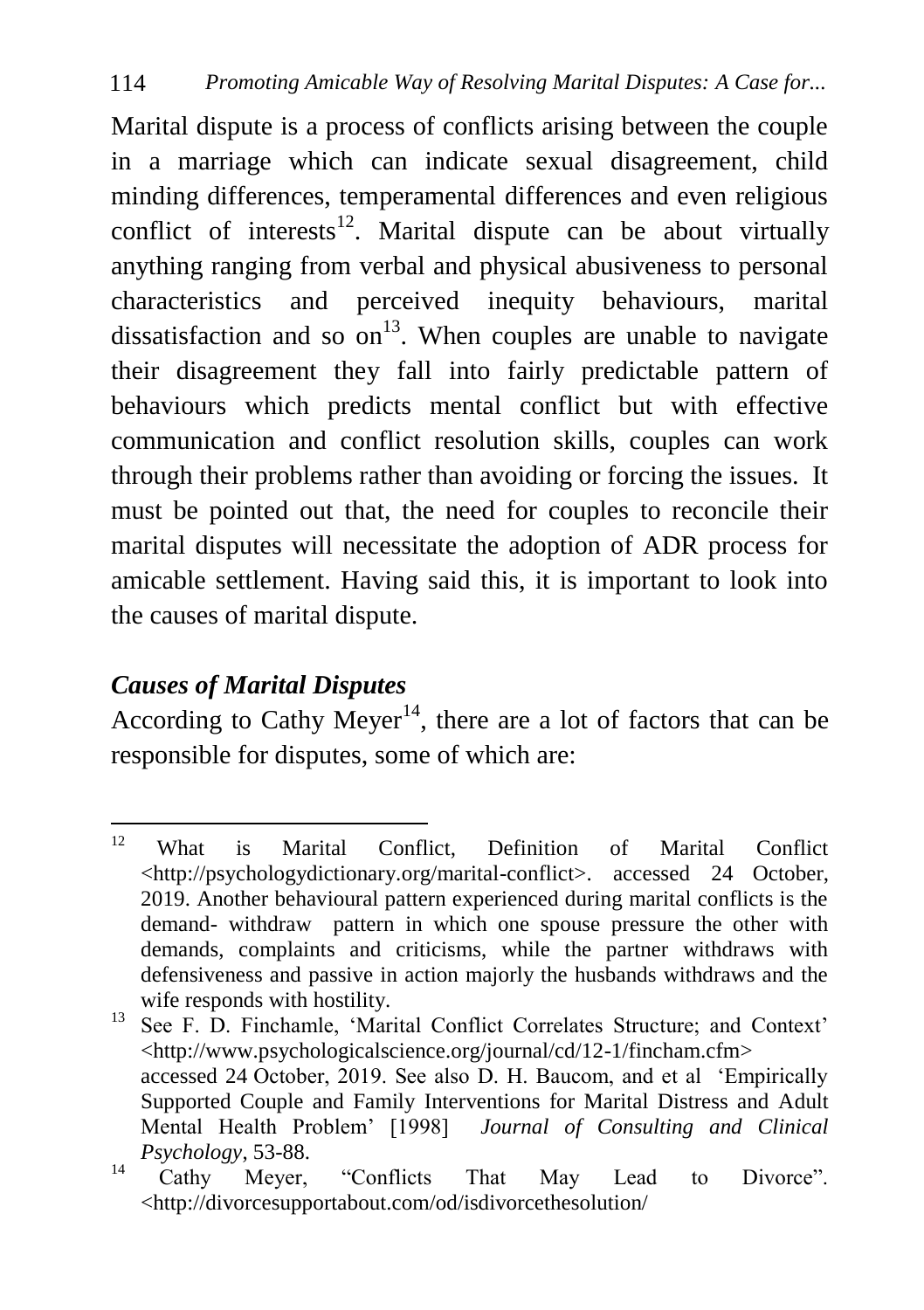- 1. Infidelity: It affects the commitment of spouses and destroys it; it is one of the common sources of stress and disharmony in marriage which can lead to withholding sex to punish a spouse, breaking of the marital bond, cheating on a partner and so on.<sup>15</sup>
- 2. Domestic violence: Domestic violence is not limited to physical combat or use of other instrument to fight. Domestic violence includes negative verbal utterances, economical abuse, irresponsible behaviours, religious abuse and emotional abuse  $16$
- 3. Controlling behaviours: This mostly happen when a spouse tries to run the house like a personal business, that is when a spouse wants to get his/her way through every time irrespective of the feelings and opinion of the other party. This attitude if not controlled can definitely lead to marital dispute.
- 4. Finances: Disagreement over finances may cause marital conflict especially when a saver marries a spender. For instance, the wife might feel she is rescuing the husband by providing the necessities at home whereas, the husband

<http://www.sciencedirect.com/science/article/pii/s18 77042814033072> accessed 26 October, 2019.

 $\overline{a}$ 

a/maritalconflict.htm>. accessed 26 October, 2019. See also Tolorunleke "Causes of Marital Conflicts Amongst Couples in Nigeria. Implication for Counseling Psychologist"

<sup>15</sup> Isaiah Mobolaji Ojedokun, "Extramarital Affair as Correlate of Reproductive Health and Home Instability Among Couples In Ibadan, Nigeria' [2015] (5) (2), *African Journal of Social Work*, 3-4

<sup>&</sup>lt;sup>16</sup> Michele Lloyd, 'Domestic Violence and Education: Examining the Impact of Domestic Violence on Young Children, Children, and Young People and the Potential Role of Schools", [2018] an online *Journal of Frontiers in Psychology* [<https://www.ncbi.nlm.nih.gov/pmc/articles/PMC6243007/>](https://www.ncbi.nlm.nih.gov/pmc/articles/PMC6243007/) accessed 19 July, 2020.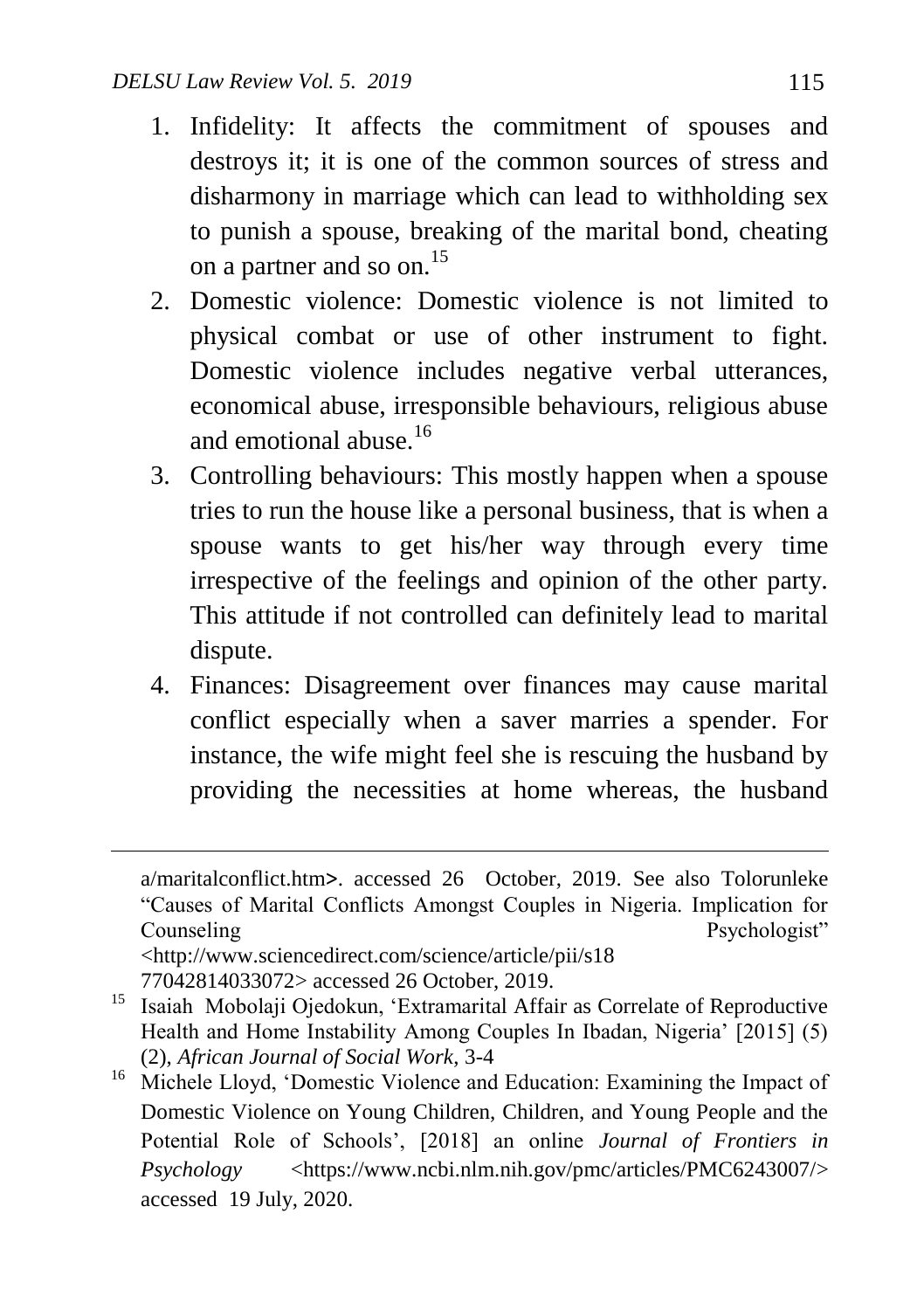#### 116 *Promoting Amicable Way of Resolving Marital Disputes: A Case for...*

might have a contrary opinion and regard the wife as a miser. This is more complicated in situations where husbands and wives keep a joint account or where the wife is a full house wife. If this indifference is not well managed by the couple, one of the parties to the marriage might rebel against the other and the other too might react by even being worse. Most couples argue over bills, debts, spending and other financial issues thus, financial decision has much impact on the family. $17$ 

- 5. Parenting role: Different approach to parenting can be a cause of marital dispute, especially where the couple have different background and upbringing and the manner of raising their own children can cause a rift. A wife might be too strict with the children while the husband on the other hand might be too lenient. Thus, there would be opposite reaction by the parents towards their children because while the husband might feel the wife is too lax about the children the wife might also feel the husband is being over protective as well $18$
- 6. Poor communication: Poor communication and lack of spending quality time together between spouses can make them become out of sync with each other. Poor management of marital issues through communication process can create a lot of marital dispute. When there is poor communication management between couples, any

<sup>17</sup> <sup>17</sup> Jeffrey Dew and John Dakin, "Financial Disagreements and Marital Conflict Tactics" [2011] (2) (1) *Journal of Financial Therapy*, 25-26.

<sup>&</sup>lt;sup>18</sup> Simone Dill Azeredo Bolze et al, 'Marital and Parental Conflicts in Families with Children: Characteristics and Resolution Strategies' [2017] (2) an online *Journal of Paidéia (Ribeirão Preto)*, [<https://www.scielo.br/scielo.php?pid=S0103-](https://www.scielo.br/scielo.php?pid=S0103-863X2017000400457&script=sci_arttext&tlng=en) [863X2017000400457&script=sci\\_arttext&tlng=en>](https://www.scielo.br/scielo.php?pid=S0103-863X2017000400457&script=sci_arttext&tlng=en) accessed 19 July, 2020.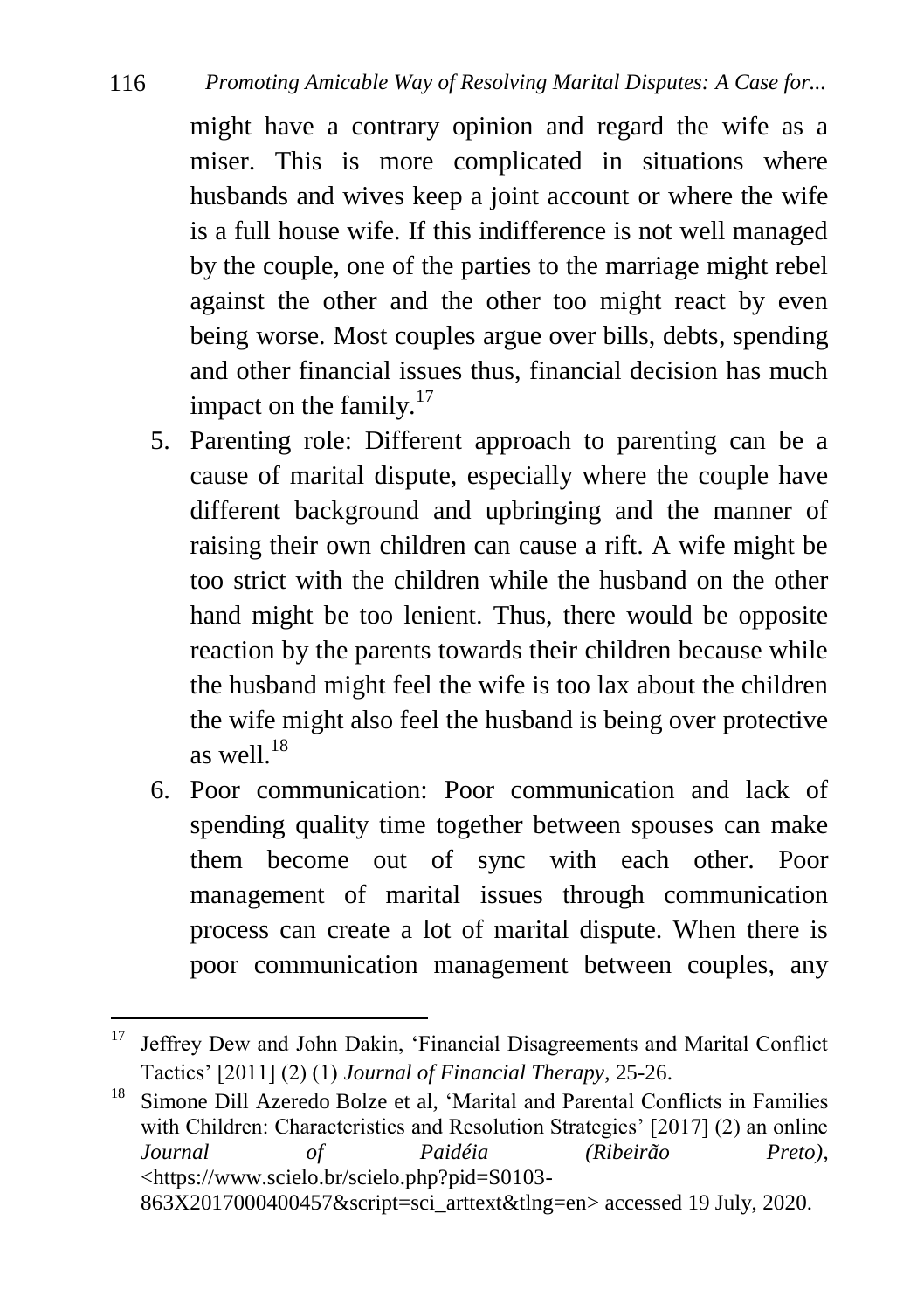suspicious move or insinuation can lead to argument.<sup>19</sup> A home where a couple finds it difficult to express their feelings and challenges may not stand the test of time, this is because love, trust and companionship which are the purpose and foundation of every matrimonial home will collapse.

7. High expectations and household responsibility: A marriage in which the parties expect so much beyond normal from each other may not last and this may cause marital dispute. This is because over expectation in a marriage may cause a couple to argue over everything at home such as equitable distribution of domestic works with certain expectations and in most times, they might experience the opposite of what they expected in the marriage and once those expectations are not met, marital dispute may arise $^{20}$ .

The relevance of ADR process for resolution in marital dispute cannot be over-emphasize, there are a lot of homes that have been saved as a result of giving consideration to reconciliation under ADR processes.

# *Relevance of ADR in Marital Dispute*

The relevance of ADR are numerous and include the following;

 $\overline{a}$ <sup>19</sup> Oguchi O. Uwom-Ajaegbu et al, 'An Empirical Study on the Causes and Effects of Communication Breakdown in Marriages", [2015], (Vol. 11) *An International Peer-reviewed Journal of Philosophy, Culture and Religion,* 4- 5.

<sup>&</sup>lt;sup>20</sup> Leonora Saunders and Catthy Mayer 'Marital Problems that may Cause Divorce" <http://divorcesupportabout. com/od/isdivorcethesolution/gt/marital.discord.htm>.accessed 28 June, 2020.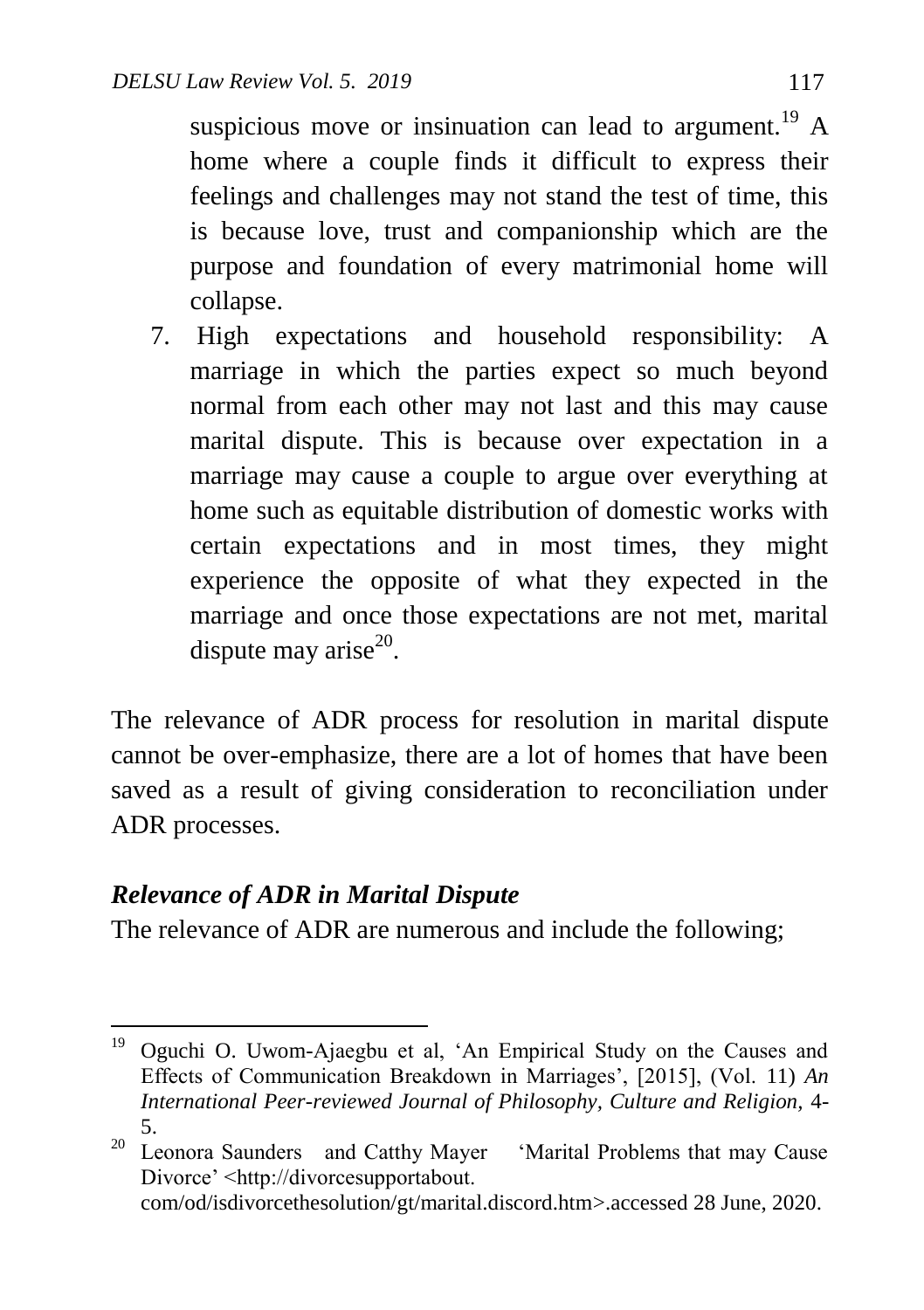- 1. It allows couples autonomy and privacy during the settlement and promotes voluntary submission $^{21}$ .
- 2. Flexibility and simplicity of the procedure during settlement as against litigation which is purely adversarial in nature.
- 3. Cost effectiveness.
- 4. Maximum participation of the couples involved for quick resolution.
- 5. ADR process involves a neutral third party who has no power to enforce resolution<sup>22</sup>.
- 6. ADR processes do not necessarily require the involvement of lawyers though; some form of lawyer"s involvement may be desirable but couples can settle the dispute without the need to mirror legal rights $^{23}$ .

Having said this, it is necessary to point out that ADR process of resolving marital dispute has its own challenges.

# *Challenges of ADR Process in Resolution of Marital Dispute*

ADR are not free from challenges despite its importance and some of the challenges areas follows:

- 1. The opposing spouse may not cooperate and neither can he or she be forced.
- 2. The opposing party could try to show dominance which can sole off set the balance of the entire settlement proceedings.
- 3. The opposing spouse may threaten or frighten the other spouse, this might affect voluntary participation thereby leading a drastically drop down interest.

<sup>1</sup> <sup>21</sup> *Gunter Henck v Anre & co.* (1970) 1 Lloyd's Rep 235.

<sup>&</sup>lt;sup>22</sup> J. C. Goldsmith, G. H. Pointon and A. Ingen-Honz (n.8), p 6.<br><sup>23</sup> I<sub>L</sub>:

<sup>23</sup> *Ibid.*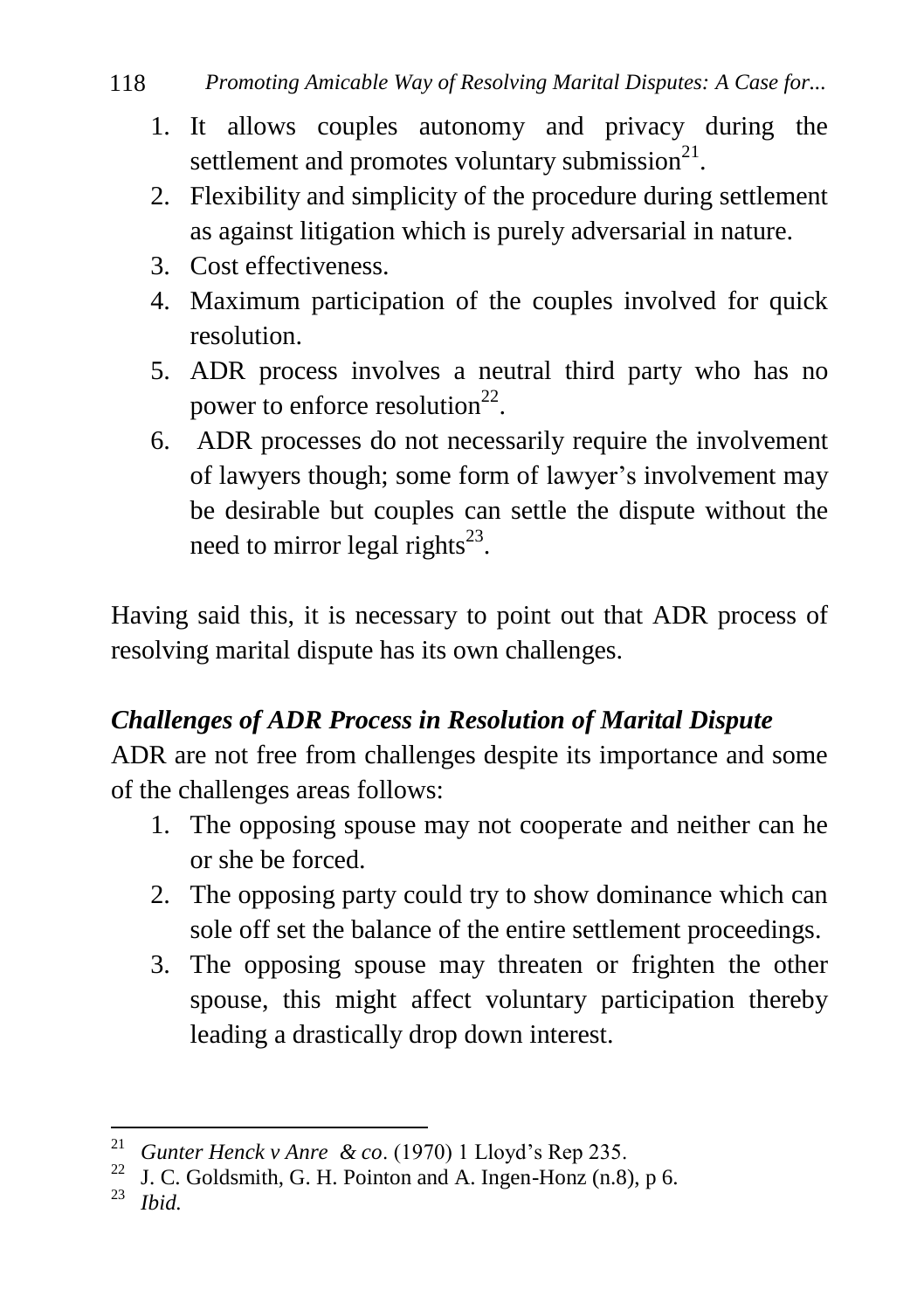4. ADR is not suitable to resolve all marital dispute such as divorce and child custody which requires courts sanction.

# **Appropriate ADR Mechanisms for Resolution of Marital Dispute**

There are many ADR mechanisms<sup>24</sup>but for the purpose of this paper, negotiation, mediation/conciliation, early neutral evaluation and collaborative law will be considered.

### *Negotiation*

Negotiation is usually regarded as the first step to take in resolving any dispute which is also applicable in marital dispute. Negotiation is the major form of ADR processes because it centres on simple dialogue between the disputing parties to resolve the conflict between themselves. It is the "*primus inter pares'* which means first among equals<sup>25</sup>. Negotiation is a prelude, and as such it is indispensable for couples to dialogue over any dispute at hand for reconciliation purpose. It is a fundamental key to all consensual ADR process and also the most satisfactory method of dispute resolution because it can be done without the involvement of a third party<sup>26</sup>.

Negotiation is adopted in daily activities of couples because it involves discussions, concessions, communication, persuasions

 $\overline{a}$ <sup>24</sup> There are a lot of ADR mechanisms some of which are arbitration, mediation, conciliation, negotiation, mini trial, private judging, med-arb, arb –med, expert determination, ombudsman and so on.

<sup>&</sup>lt;sup>25</sup> L. A Ayinla, 'Alternative Dispute Resolution (ADR) in Nigeria: A Critique of Getting to the Tipping Point" [2009] (2) *Confluence Journal of Jurisprudence and International Law*, *Kogi State University, Ayingba Nigeria*, 68-69.

<sup>26</sup> *Ibid*.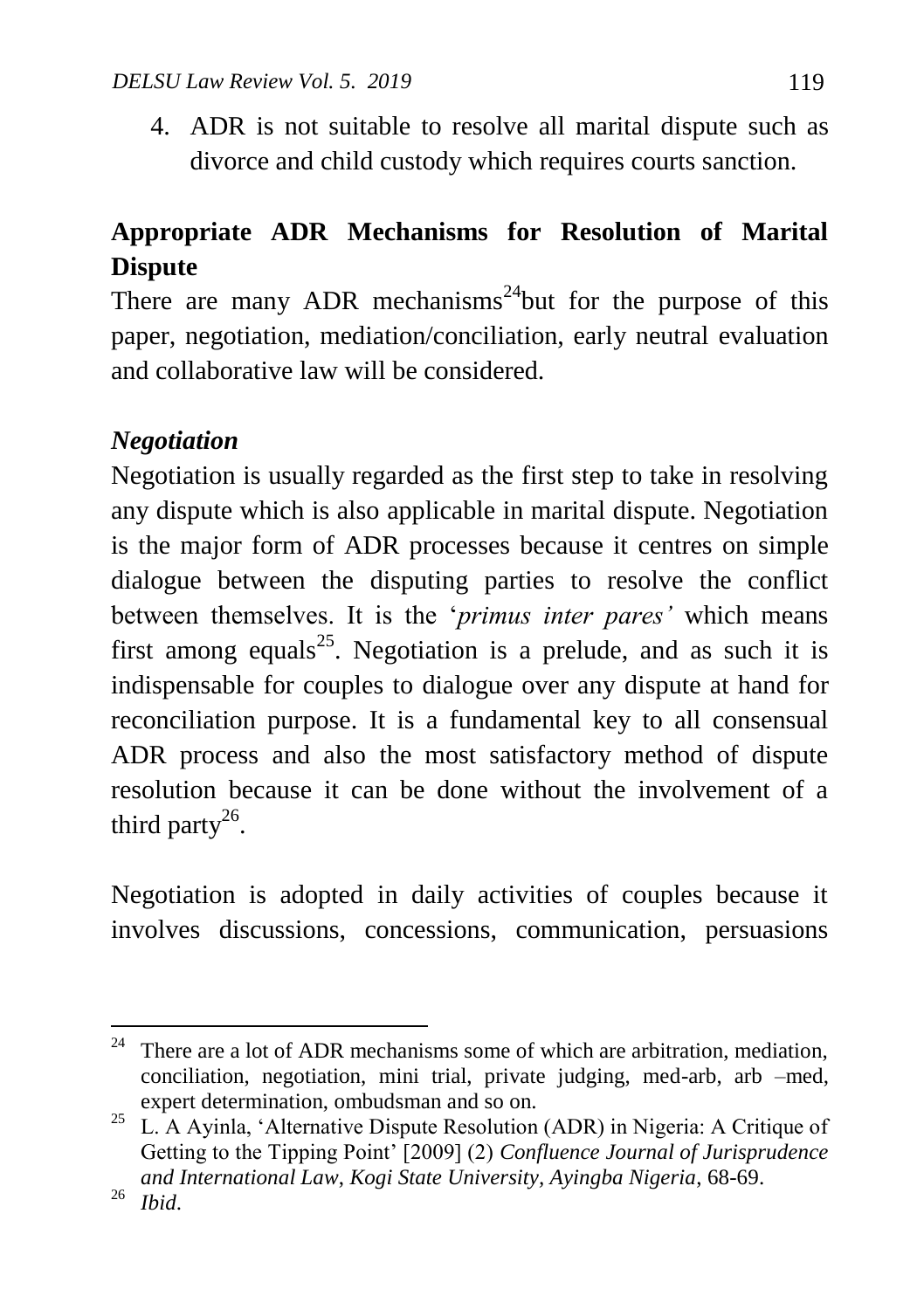bargaining and compromise<sup>27</sup>. Couples are expected to resolve their dispute by themselves through negotiation; by mutual and consensual dialogue but where the agreement cannot be reached they can invite a neutral third party called "negotiator" who will serve as an intermediary between them for resolution purpose.

### *Mediation/Conciliation*

1

Mediation is a process by which the parties/couples in dispute voluntarily agree to seek the help of a neutral third party called the mediator to assist them in resolving the dispute at hand. In the past, the usual mediators in marital dispute are the elderly members of the family and in the absence of that, either of the parties can seek the help of a third party to help them which can either be a courtconnected mediation centres or a private mediator. Conciliation and mediation share many things in common, in conciliation the neutral third party is called the conciliator who is a skilled person on how to resolve dispute in an amicable manner. However, conciliation procedure is slightly different from that of mediation because a conciliator can take more interventionist role in bringing couples together and can suggest solutions which are proactive<sup>28</sup>.

 $27$  L. A. Ayinla. 'Alternative Dispute Resolution: Exploring The Potentiality Of Mini-Trial" [2013] (5) (1) *Port Harcourt Law Journal,* 45

<sup>&</sup>lt;sup>28</sup> In conciliation, parties may submit the statements of the facts that caused the dispute to the conciliator describing the nature of the dispute and pointing to the issue. Parties are also allowed to send a copy of the statement of fact to each other. The conciliator may also request to see the parties and communicate with them orally or in writing when it appears to him that an element of settlement exists, he may draw up terms of settlement and send it to parties for their acceptance. The parties will sign the terms of settlement "document" if they agree and it shall be final and binding on them. See Tecle Hagos Bahta, "Amicable Dispute Resolution in Civil and Commercial Matters in Ethiopia: Negotiation, Conciliation and Compromise', [2019] (13) (1) *Journal of Mizan Law Review*, 11.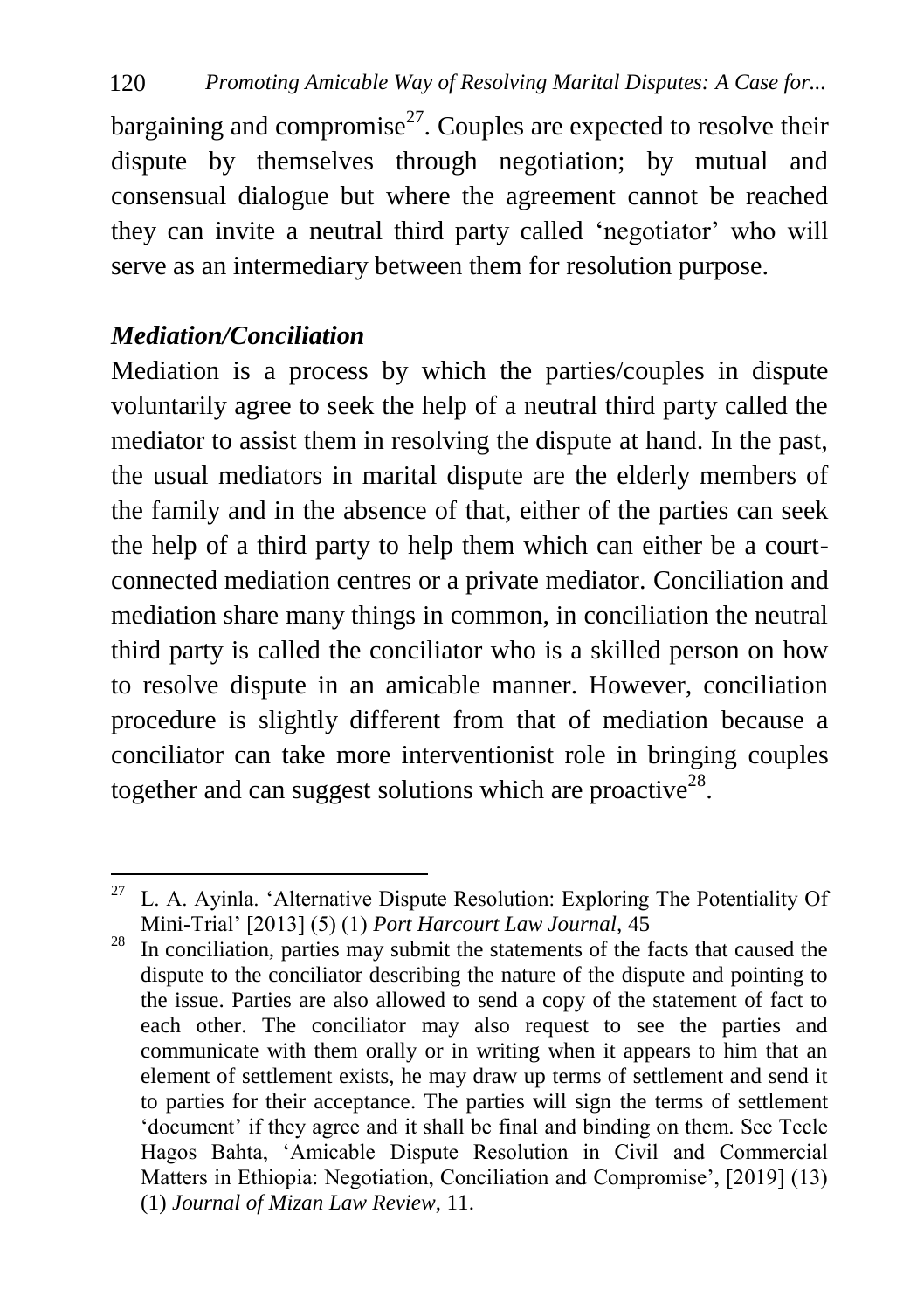In mediation, the mediator is the neutral person who helps the couples in dispute to clearly define the conflicting issues and tone down the communication process to a rational discussion. The mediator does not make decisions for the couples but helps them to make decision they believe is in everyone's best interest.<sup>29</sup> Mediation usually take place at Court-connected Mediation Centres where the services are free or a nominal fee may be charged, private mediators who mostly charge per hour may also be engaged and the fee will be shared by the parties. There are various instances in which matters pending for years have been resolved within 12 to 18 hours in 4 to 5 sittings<sup>30</sup>. Mediation is however advisable when couples find it hard to communicate, when they need to manage stress and high emotions, when they need to balance future plans with practical discussions and so on.

### *Early Neutral Evaluation (ENE)*

Early Neutral Evaluation (sometimes known as private judging) is a new family court programme that provides parents and their legal counsel with a short-term, confidential, evaluative process designed to facilitate timely resolution of family dispute, custody and parenting time matters<sup>31</sup>. The program offers an amicable solution to parents involved in custody and parenting time disputes as they

 $29$  $\frac{29}{30}$  *Ibid.* 

Bukola Faturoti, 'Institutionalised ADR and Access to Justice: The Changing Faces of the Nigerian Judicial System", [2014] *Journal of Comparative Law in Africa*, 6-7.

<sup>31</sup> Joanne Paetsch and John-Paul Boyd, "An International review of Early Neutral Evaluation Programs and Their Use In Family Law Disputes In Alberta", [2016] *Journal published by Canadian Research Institute for Law and the Family*, 3-4. ENE is also a process in which an experienced lawyer gives an indication, as strong and as detail as the disclosure at that early stage allows, of what would be the outcome if the matter were to be finally adjudicated in court and is majorly without prejudice. It therefore avoids having to go to court.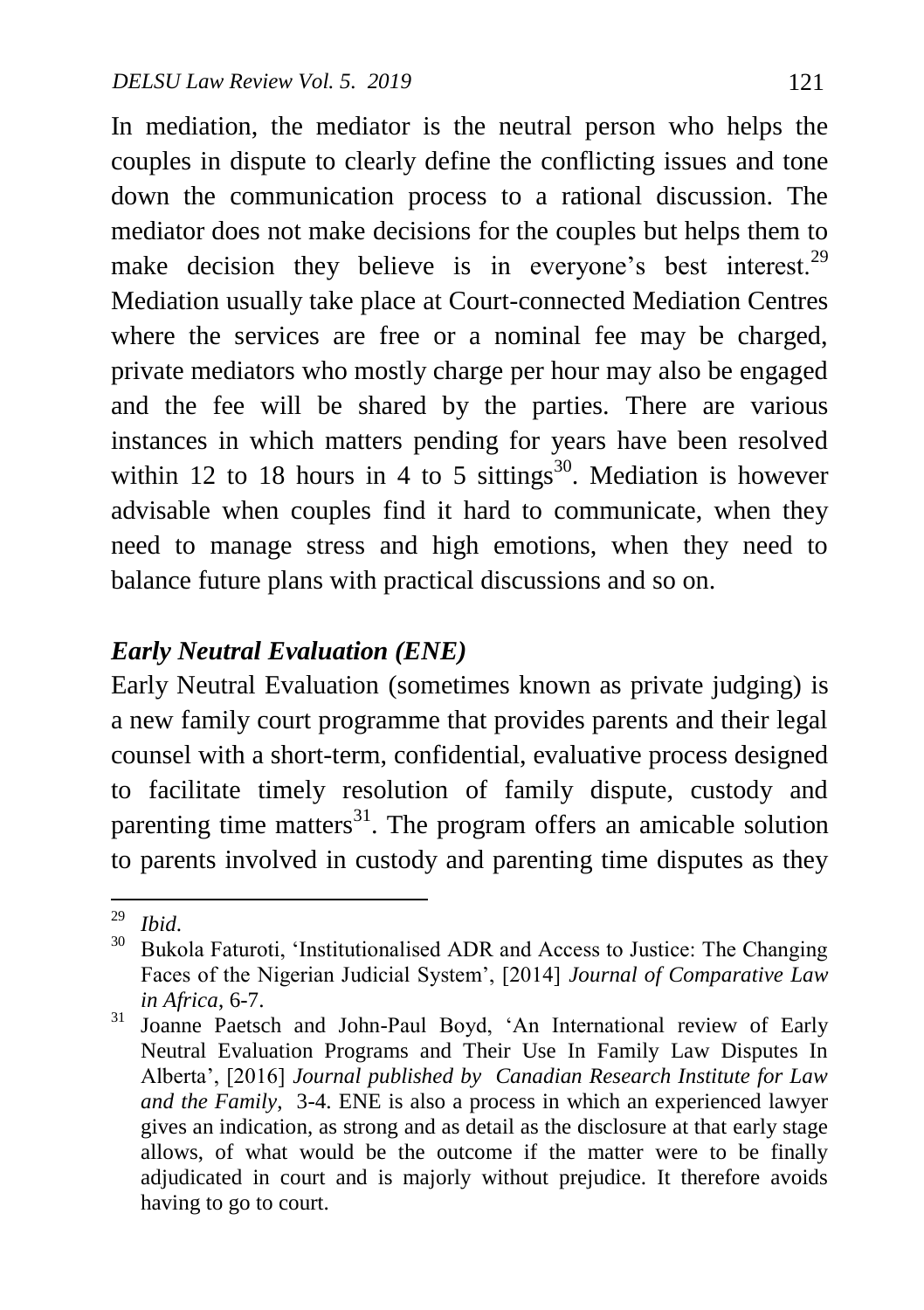make decisions together with the help of their legal counsel.<sup>32</sup> This process is usually completed within one month and 75% of divorcing couples who participate in the program avoid a court trial and save money<sup>33</sup>. Most importantly, divorcing couples develop and preserve co-parenting skills that allow them to avoid future court costs and the stresses that such conflicts impose on their children.

Early Neutral Evaluation is one form of ADR that occurs at early stage of divorce process. The purpose of ENE is to help couple in dispute to reach an agreement on the contested issues in a confidential and non-binding process. $34$  Under this process, the attorneys of the parties will negotiate and decide with the help of an evaluator on issues at hand and possible ways of resolving them, they thereafter submit their recommendations to the judge for approval. After the judicial approval, the attorneys will schedule how to go about the process where the couples can tell their stories on the issues.

If the couples reach an agreement, they can reduce it into writing and submit it to the court for approval where the court approves it, the agreement becomes a court order<sup>35</sup>. In *Seals v Williams*<sup>36</sup> is a

 $32$ Rebecca Aviel, 'Family Law and the New Access to Justice Family Law and the New Access to Justice", [2018] (86), (5) *Journal of Fordharm Law Review*, 2286-2287

 $rac{33}{34}$  *Ibid.* 

 $rac{34}{35}$  *Ibid.* 

See Jones Mitchell Early Neutral Evaluation in Faom.au/blog/early-neutralevaluation-in-family. Law Available online at [<http://www.jonesmitchell.cion-family-law/>](http://www.jonesmitchell.cion-family-law/) accessed 28 October, 2019.

<sup>&</sup>lt;sup>36</sup> [2015] EWHC 1829 (CH) See Rhys Taylor Early Neutral Evaluation of cohabiting and Inheritance Act disputes. [<http://www.familylaw.co.uk/news](http://www.familylaw.co.uk/news-and-coment/early-neutral-evaluation-of-cohabitattion-and-inheritance-act-disputes#.V2-yCBzTWNY)[and-coment/early-neutral-evaluation-of-cohabitattion-and-inheritance-act](http://www.familylaw.co.uk/news-and-coment/early-neutral-evaluation-of-cohabitattion-and-inheritance-act-disputes#.V2-yCBzTWNY)[disputes#.V2-yCBzTWNY](http://www.familylaw.co.uk/news-and-coment/early-neutral-evaluation-of-cohabitattion-and-inheritance-act-disputes#.V2-yCBzTWNY)> accessed 28 October, 2019.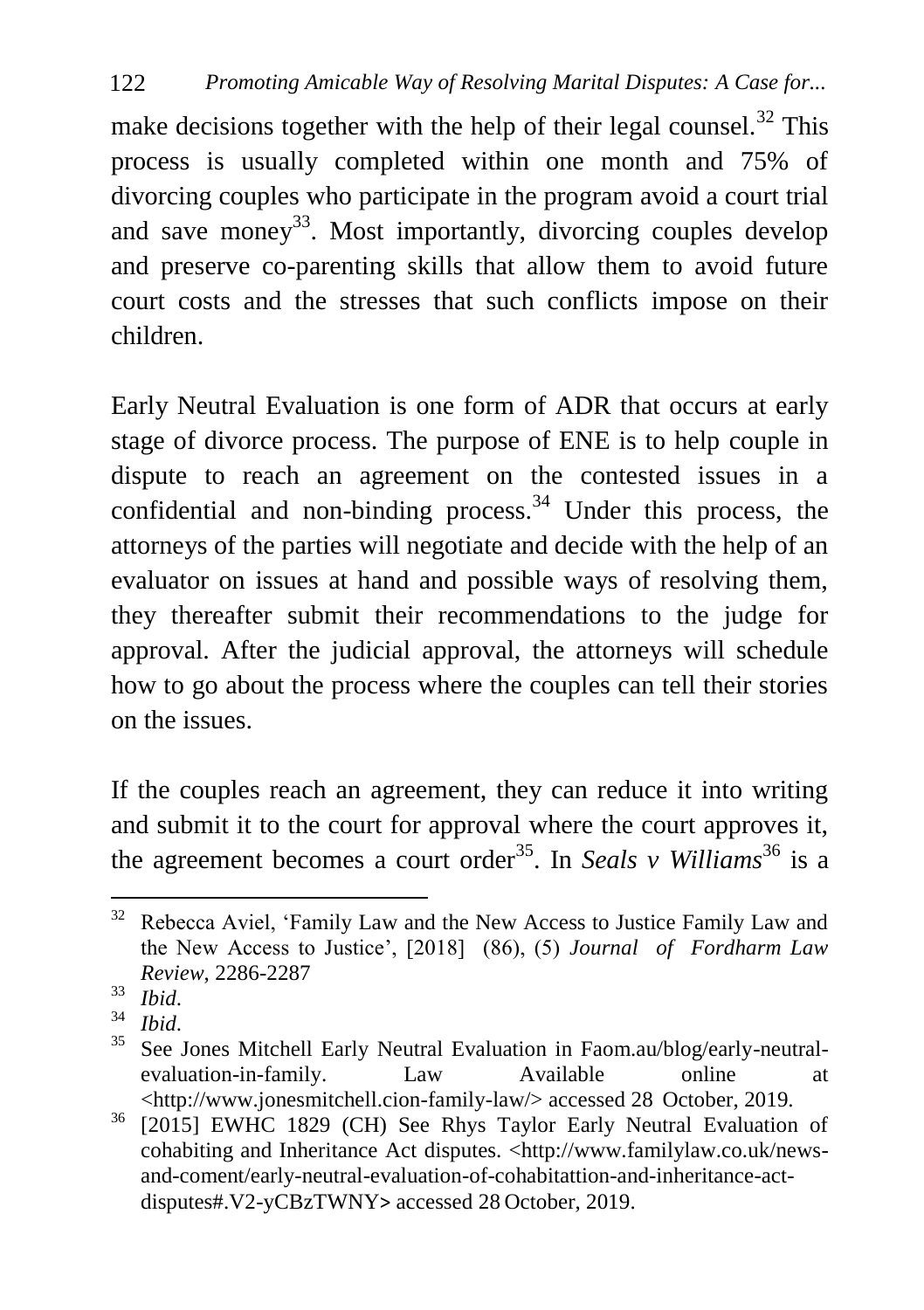case about inheritance under Inheritance Act dispute, Norris J. commended the suggestion that parties engage in judge-led Early Neutral Evaluation (ENE), and added that the process is particularly useful where the couples have very differing views of the prospect of the success and perhaps an inadequate understanding of the risk of litigation itself.

ENE is not mediation because the person conducting it gives an opinion, based on considerable legal experience on what is likely to happen if the matter went to court, however he may adopt the spirit in the tone of a mediator to assist the couples<sup>37</sup>.

# *Advantages of Early Neutral Evaluation*

- 1. It saves cost and stress
- 2. It is quicker than a final hearing
- 3. It can be arranged at the convenient time of the parties including out of office hours.
- 4. It saves the hostility and contentious environment of a fully contested final court hearing.
- 5. It is effective in financial settlement on divorce or other relationship breakdown.

# *Corroborative Divorce*

Going through a divorce can be a difficult and confusing thing. Divorce often involve lawyers, court, dates, a lot of time and costs especially when the couples disagree on numerous issues. A few people find themselves in a very straightforward divorce where there are no much issues for the couples to contest; thus, they may only need guidance with divorce papers without much delay. At

<sup>1</sup> <sup>37</sup> Norman Zakiyy Chow1 and Kamal Halili Hassan1, 'Integrating Early Neutral Evaluation into Mediation of Complex Civil Cases in Malaysia" [2014] (7) (4), *Journal of Politics and Law*; 142.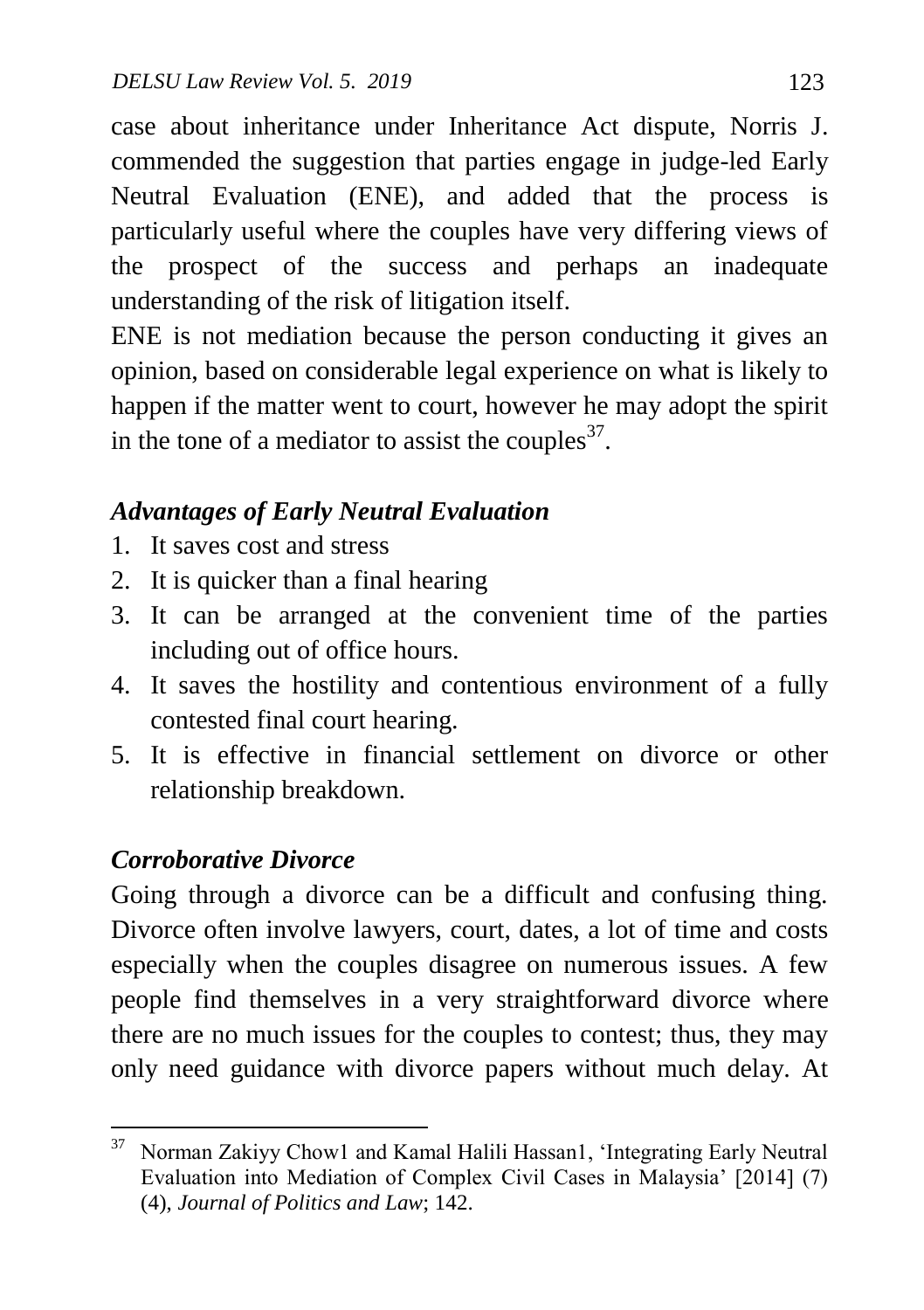times, couples may not find it difficult to agree on some issues ancillary to divorce and willing to settle such out of court such as child custody, support, division of properties out of court.

Collaborative divorce<sup>38</sup> refers to the process of removing disputes from the "fight and win" setting of a courtroom into a "troubleshoot and problem solve" setting negotiation. Thus, a collaborative divorce is a process by which parties voluntarily use mediation and negotiation to settle their divorce. Some courts even make it mandatory that divorcing couples must try mediation and collaborative divorce before litigating in court<sup>39</sup>. What drives the process faster is the commitment of the parties to undergo the process, disclosure of all information and documents relevant to the issues and reducing it into written agreement<sup>40</sup>.

In collaborative law setting, the spouses and their respective counsel meet as a neutral setting such as an office or a conference room and begin negotiation, everyone present can contribute positively. Although, it is different from mediation because there is no neutral third party at the centre of the collaborative process $41$ . However, parties may agree to hire experts where needed, to assist

<sup>1</sup>  $38$  The collaborative law process was founded in the early 1990's by Minnesota family law attorneys who were looking for a more civil, straightforward and fairer approach to divorce cases. However, there has been an increase in the trend of using collaborative process and it has even extended to resolve dispute arising from employment and business relationships. The hallmark of collaborative law is to resolve matters amicably without recourse to court and the entire related matters ancillary to divorce.

<sup>&</sup>lt;sup>39</sup> Marilyn Scott and Pauline Collins, 'The Challenges for Collaborative Lawyers in Providing CP Processes", [2017] 31 *Australian Journal of Family Law*, 27-28

 $^{40}$  *Ibid.*<br> $^{41}$  C<sub>2</sub>11<sub>2</sub>

Collaborative Law, Collaborative Practice, Collaborative Divorce [<http://www.collaborativepractice.com/>](http://www.collaborativepractice.com/). accessed 29 October, 2019.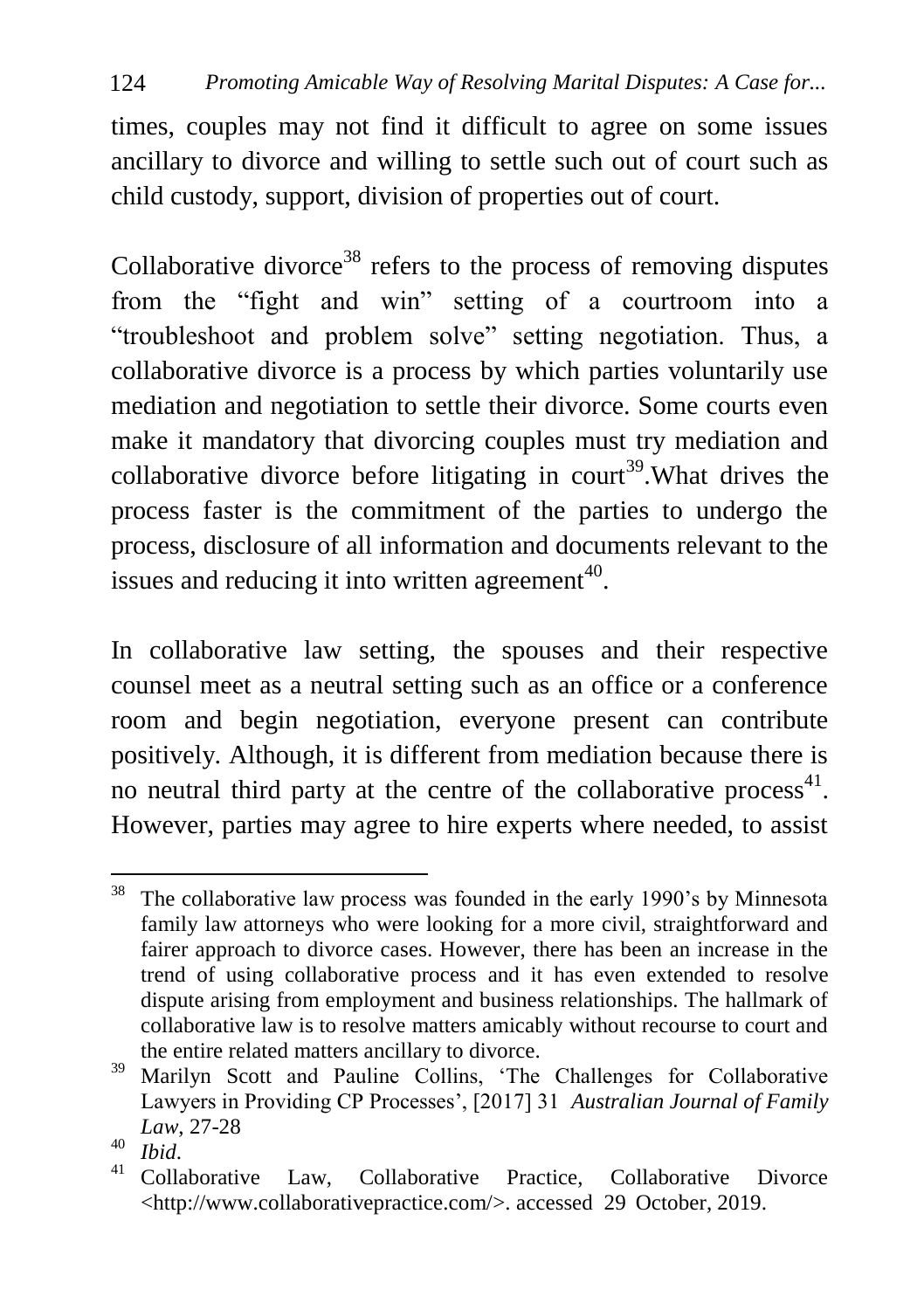them in some technical areas such as accounting matters, assets valuation and so  $on<sup>42</sup>$ . However, it appears this has not gained popularity in Nigeria compared to other countries especially in India.

## *Benefits of Collaborative Law*

- 1. It provides a quicker and less expensive method of resolving family dispute when compared with litigation however, it could be more expensive if the parties could not reach settlement.
- 2. It reduces stress and hostility on the participants in terms of their relationship.
- 3. It encourages free flow of information exchange, open and honest discussion between the disputants.
- 4. It helps the parties to decide on how to handle post-settlement disputes.
- 5. Couples have much say in the process of negotiating to decide on what work best for them.

It is important to examine the importance and development of ADR on marital dispute from other countries and as earlier stated, ADR process in resolving marital dispute in India will be considered.

# **ADR Processes in Marital Dispute in India**

The application of ADR in marital dispute is not a new concept in India because this has been in practice over years. In the ancient India, marital disputes are generally resolved by the intervention of

<sup>42</sup> <sup>42</sup> For instance, spouses who decided to use the collaborative process to finalize a divorce may complete successful negotiation and enter into a comprehensive written agreements and obligations related to issues like child support, custody, visitation and division of property. See Divorce; Overview. [<http://findlaw.com/divorce/collaborative-family-law-overview.html>](http://findlaw.com/divorce/collaborative-family-law-overview.html). accessed 30 October, 2019.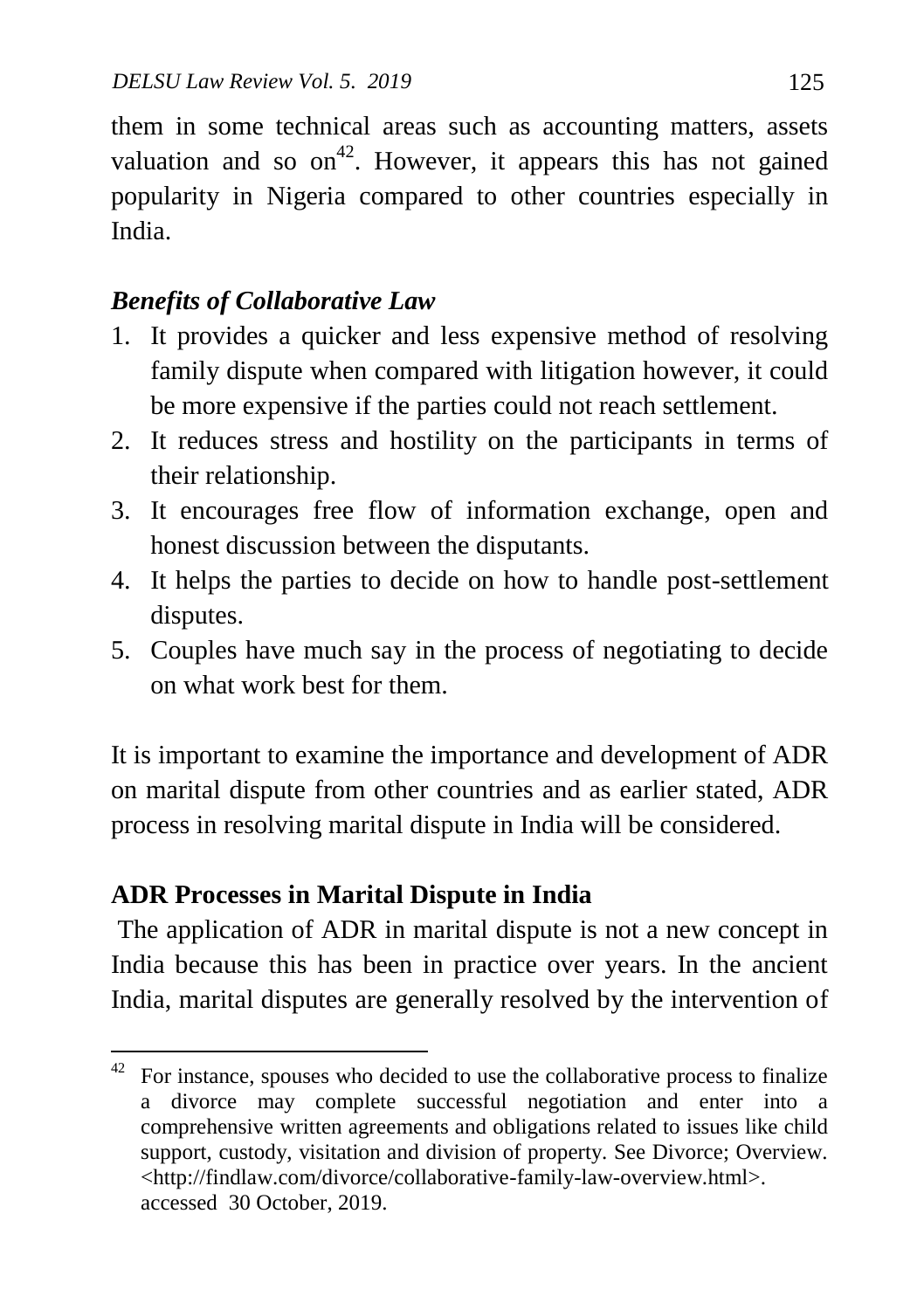Kilas (Family Assembly); Shreni (association of men of similar occupation); and so on and the primary object of such movement is avoidance of vexation, expenses and delay and promotion of justice for all $^{43}$ .

Section 23 (2) of the Hindu Marriage Act, 1995 imposes the duty to protect the sanctity of marriage by applying ADR mechanisms to resolve marital disputes on court before granting reliefs sought for by either of the spouse under the Act, the court should in the first instance; make an endeavour to bring about reconciliation between the couples; where is it possible according to the native law and circumstance of the case. Section 23 (3) of the same Act further provides that, for the purpose of reconciliation, the court may adjourn the proceeding for a reasonable period and refer them to persons nominated by the court or couples themselves with the direction to report the result of the reconciliation back to the  $\text{court}^{44}$ .

In addition to that, the Indian Family Court Act of 1984 also established the Family Court in India with the view to promote reconciliation and ensure speedy adopting approach for settlement

<sup>1</sup> <sup>43</sup> Graham Masher 'Alternative Dispute Resolution Trend, Trap and Benefits-Litigation, and Arbitration-Australia<sup>'</sup> **Arbitration-**[<http://www.mondaq.com/australia/x170796/Arbitration+DispureREsolution/](http://www.mondaq.com/australia/x170796/Arbitration+DispureREsolution/trent+traps+benefits) [trent+traps+benefits>](http://www.mondaq.com/australia/x170796/Arbitration+DispureREsolution/trent+traps+benefits).accessed 4 November, 2019.

<sup>&</sup>lt;sup>44</sup> This is equally supported by International Centre for Alternative Dispute Resolution (ICADR) established in Delhi on  $31<sup>st</sup>$  May, 1995 and it is an autonomous non-beneficial institution, the chief object of its establishment is to inculcate and expand the culture of ADR. Section 89 of the Traditional Civil Procedure Code (CPC) provides for the settlement of dispute out of court. It provides that where it appears to the court that there exist elements which may be acceptable by the parties the court may formulate the terms of a possible settlement and refer the same for arbitration, conciliation, mediation or judicial settlement.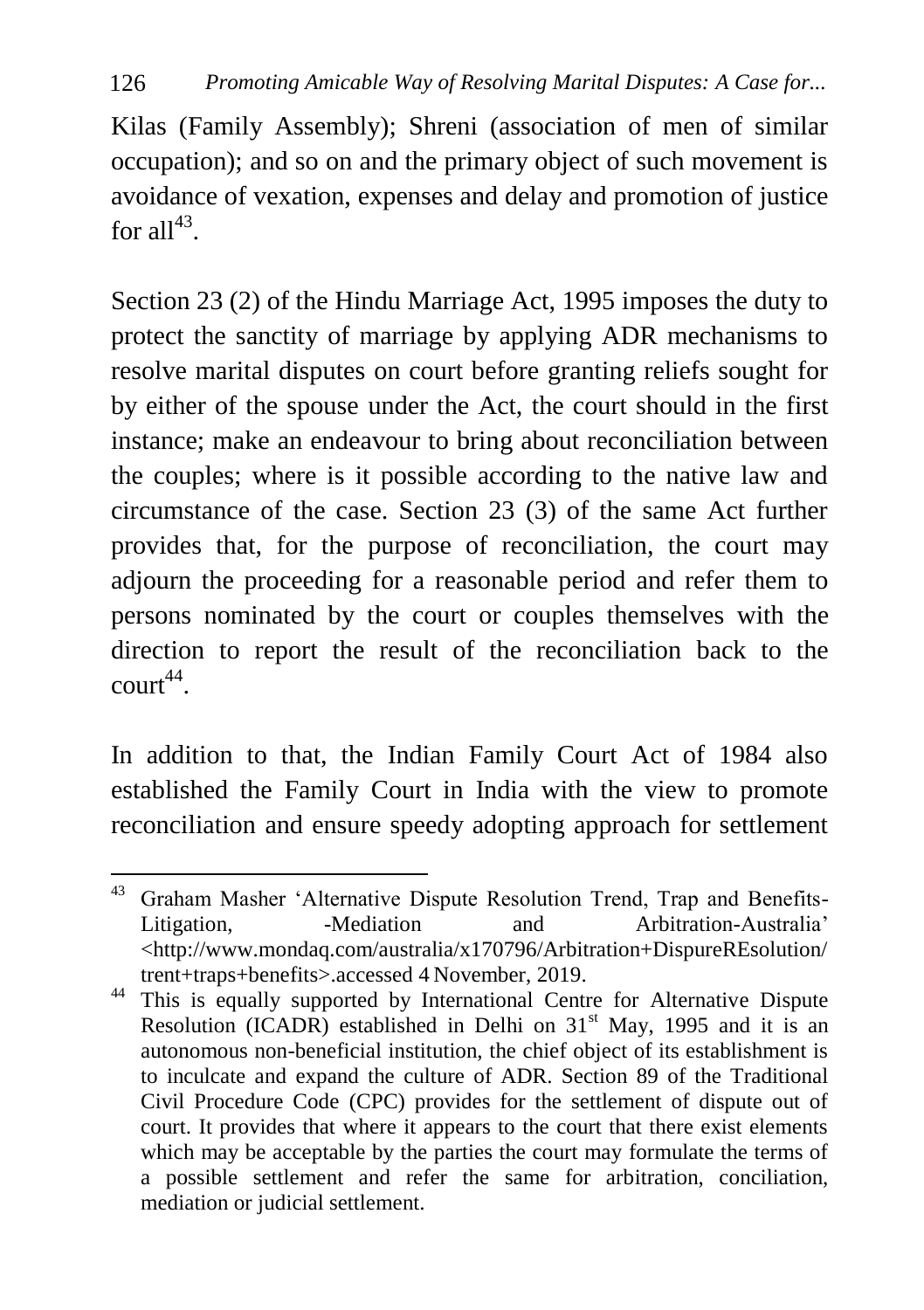of disputes relating to marriage, family affairs and matters connected therewith by adopting an approach radically different from the ordinary civil proceedings. Section 9 of the said Act lays down the duties of the family court which is to assist and persuade the couples at first instance in arriving at a settlement in respect of the subject matter<sup>45</sup>.

LokAdalat is another system of dispute resolution in India. Although it was formally established for debt recovery dispute but it has added marital dispute resolution as part of its proceedings<sup>46</sup>. The focus of LokAdalat is on compromise and to give the opportunity of being heard to the two parties. The court is usually presided over by a retired judge and there is no court fee or rigid procedural requirement. However, if the parties are able to reach an amicable settlement, they can reduce it into writing and sign it to make a consent judgment which is binding and enforceable in  $\text{court}^{47}$ .

Furthermore, the India courts also encourage the resolution of marital dispute through ADR mechanisms as posited by Justice Ranjana Prakash Desa of the Supreme Court of India in the case of

 $\ddot{\phantom{a}}$ <sup>45</sup> Latha K "The Role of Mediation and Conciliation on Family Related Disputes in India" [<http://familylawyers.in/Article.html>](http://familylawyers.in/Article.html). accessed 4 November, 2019.

<sup>46</sup> Gregg Relyea, Niranjan J. Bhatt, "Comparing Mediation and LokAdalat Toward an Integrated Approach to Dispute Resolution in India".[<http://www.mediate.com/article/relyeaGbhattNI.cmf?nl=215>](http://www.mediate.com/article/relyeaGbhattNI.cmf?nl=215) accessed 6 November, 2019. LokAdalat system contributed under National Legal Service Authority Act 1987 is a unique Indian approach. It is a nonadversarial system whereby the mock courts (called LokAdalats) are held by the state authority.

<sup>&</sup>lt;sup>47</sup> Sharad Mishra, 'Justice Dispensation through Alternative Dispute Resolution System in India Legal News/ Articles'.[<http://www.legaindia.com/justice](http://www.legaindia.com/justice-dispensation-through-alternative-dispute-resolution-system-in-india)[dispensation-through-alternative-dispute-resolution-system-in-india>](http://www.legaindia.com/justice-dispensation-through-alternative-dispute-resolution-system-in-india) accessed 6 November, 2019.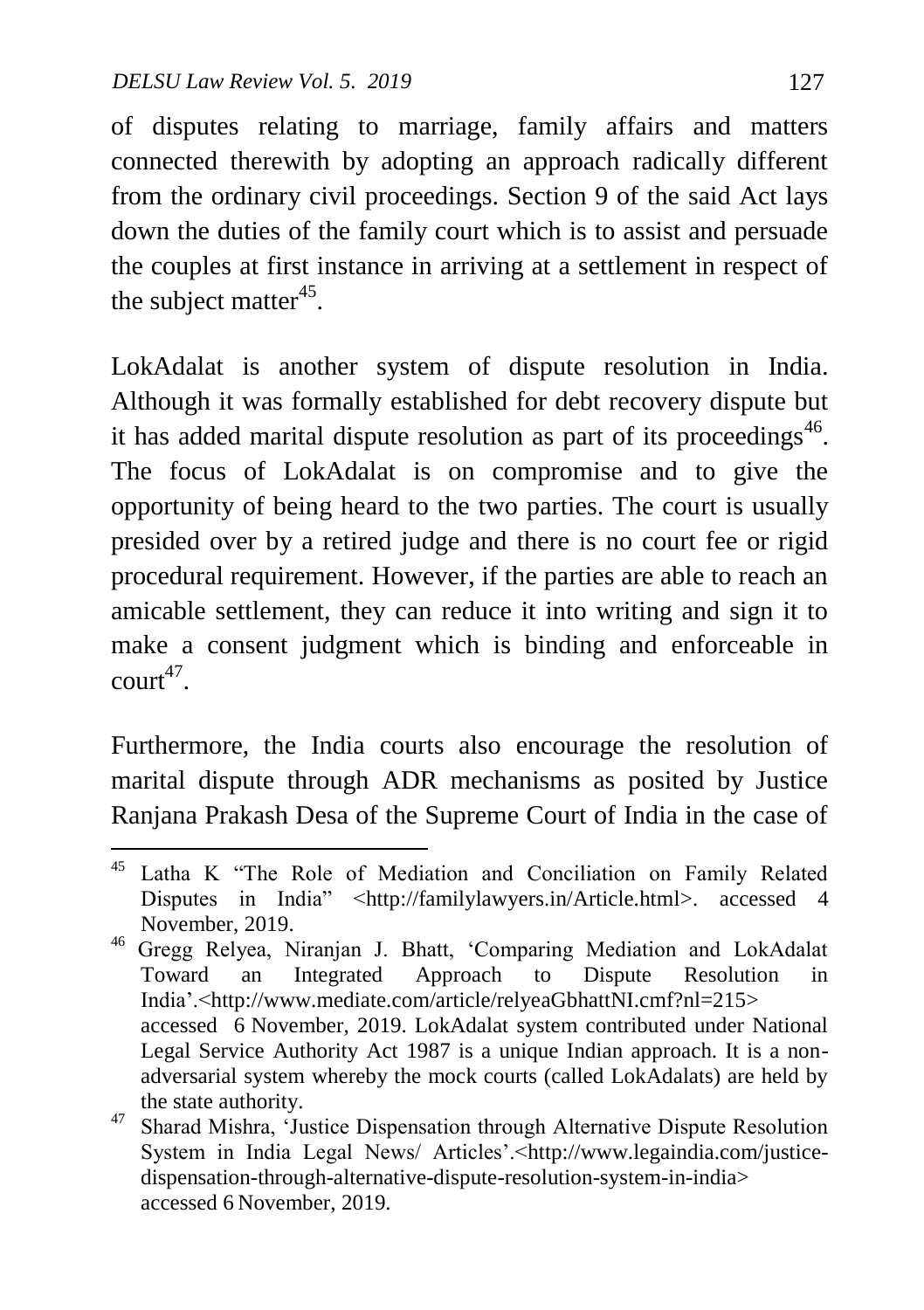*K SrinivasRoa v D. A. Deepa***<sup>48</sup>** where he issued a directive to all courts delaying with matrimonial disputes to settle all matrimonial disputes at first instance through the process of mediation. He further directed the Family Court in view of section 9 of the Family Court Act to make all efforts to settle matrimonial disputes especially in relation to maintenance, child custody etcetera through the process of mediation, and refer couples to mediation centre even after the failure reports by counselors to avoid delay<sup>49</sup>.

Moreover, in *T. Vined v Manju S. Nair***<sup>50</sup>** the High Court of Kerala re-emphasized the provision of Article 14 of India"s Domestic Violence Law, that the judge may direct parties to undergo counseling either together or singly. In that case, the court appointed a counselor to mediate child custody issues involving an application under Domestic Violence Law and divorce proceedings on the basis of cruelty. A settlement was reached with the counselor and the court held that matrimonial cases must exhaust court mediated settlement options prior to starting of legal proceedings.

Furthermore, in Delhi more than a million marriages take place every year while more than 8,000-9000 divorce cases are filled every year<sup>51</sup>. In fact, an average of 10 cases is filled per day in just

 $\ddot{\phantom{a}}$ <sup>48</sup> Civil Appeal No. 1794 of 2013. The court equally encourage parties in marital dispute to settle offences under section 498A of the Indian Penal Code which are complaints of harassment, cruelty or demand of dowry filed by wife against husband and relatives of husband to be resolved through mediation process which are non-compoundable offences and where compromise cannot be reach the court will issue directions.

 $^{49}$  *Ibid.*<br> $^{50}$   $^{7009}$ 

 $^{50}$  (2008) 1 KLJ 525.

[Soutik Biswas,](https://www.bbc.com/news/correspondents/soutikbiswas) 'What divorce and separation tell us about modern India', BBC News, uploaded on  $29<sup>th</sup>$  of September, 2016. <https://www.bbc.com /news/world-asia-india-37481054>. accessed 26 May, 2019.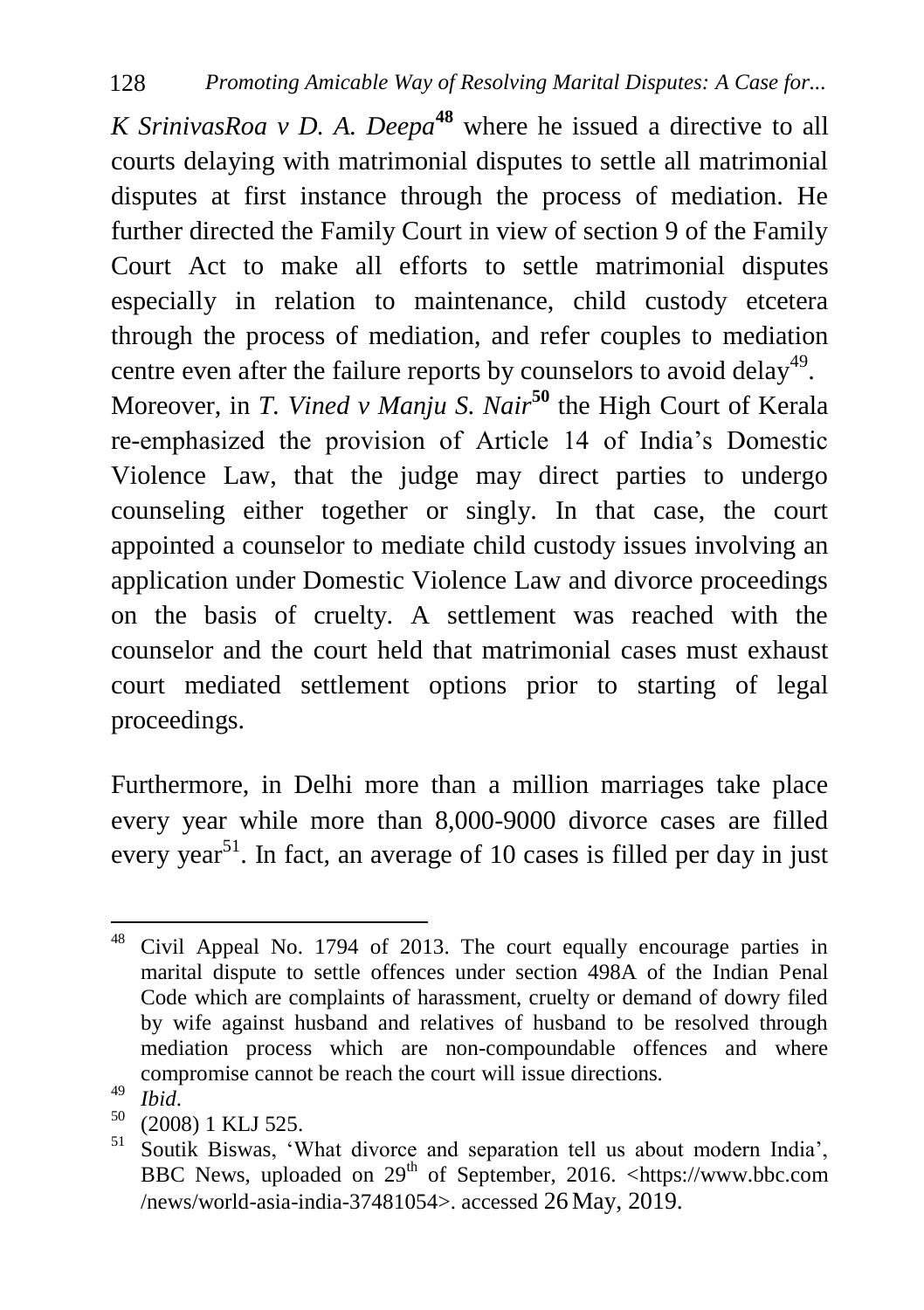one court<sup>52</sup>. However, the ADR mechanisms have given the judiciary a more humane approach in resolving the matter because many couples who filed for divorce have given it a second thought and many families have been restored through mediation within 5 sittings and over a cup of coffee<sup>53</sup>. Out of 7,473 cases on marital disputes handled by mediation within 3 years, 7,264 were disposed of out of which 4,605 cases were amicably resolved successfully says Kapoor, the Judge in charge of the mediation centre in Tis Hazari Court, India<sup>54</sup>.

### **ADR Processes in Marital Disputes in Nigeria**

Before the establishment of modern courts people have a lengthy history of informal dispute resolution especially in marital matters in Nigeria. This indigenous process of dispute resolution, vary widely in their characteristics due to cultural, political and other influences to promote peace in the society. However, after the advent of the colonial matters, the process of dispute resolution changed majorly from indigenous ways to court process. Nevertheless, people still adopt amicable settlement especially in matrimonial matters which is even encouraged by Nigerian court except where such marriage has broken down irretrievably.

In Nigeria, the Marriage  $Act^{55}$  and Matrimonial Causes Act  $(MCA)^{56}$  are the major legal frame work regulating matrimonial matters under statutory marriage. Section 11 of the Matrimonial Causes Act makes provision for reconciliation to be tried before going into litigation. It is the common practice of the courts to

54  *Ibid.*

 52  *Ibid.*

<sup>53</sup> *Ibid.*

<sup>55</sup> Cap M6 Laws of the Federation of Nigeria 2004

<sup>56</sup> Cap M7 Laws of the Federation of Nigeria 2004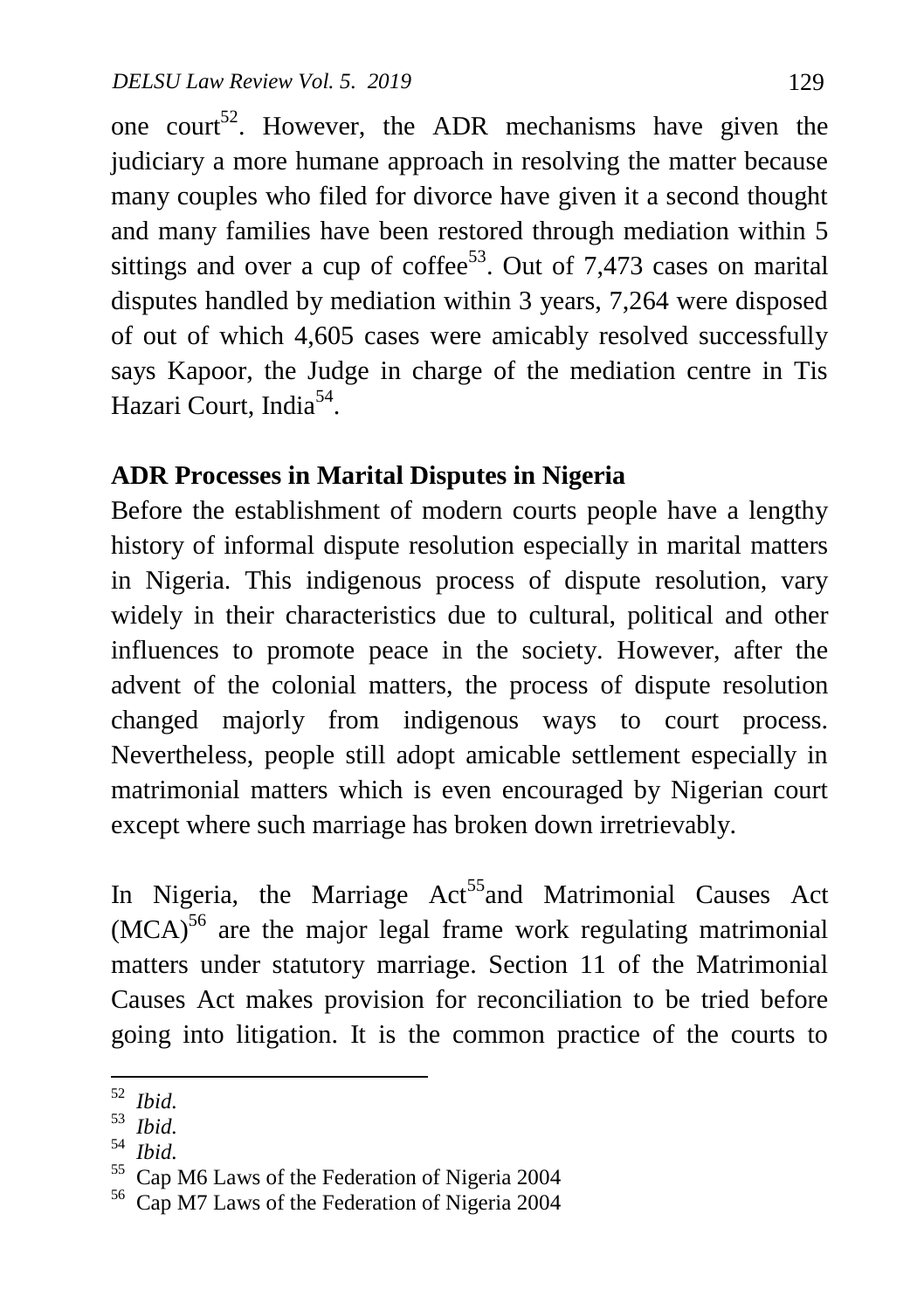direct couples to reconcile when dispute arises rather than going into litigation or heading for divorce.

Thus, section 11 (1) of the MCA<sup>57</sup> provides that "It shall be the duty of the court in which a matrimonial cause has been instituted to give consideration, from time to time, to the possibility of a reconciliation of the parties to the marriage (unless the proceedings are of such a nature that it would not be appropriate to do so), and if at any time it appears to the judge constituting the court, either from the nature of the case, the evidence in the proceedings or the attitude of those parties, or of either of them, or of counsel, that there is a reasonable possibility of such a reconciliation...".

The Act does not expressly mention ADR but by implication, the essence of the reconciliation used in that section 11 of the MCA signifies amicable and consensual resolution of marital dispute, thus, the Act recognizes the adoption of ADR processes in resolving marital disputes. Furthermore, it can be said that resolution of marital dispute through ADR processes is not limited to the marriage under the Act alone because customary courts are also expected in all civil matters to employ resolution of dispute amicably before resorting into litigation which includes matrimonial matters<sup>58</sup>.

<sup>57</sup> Section 11 (1) *ibid* note, the judge may do all or any of the following, that is to say, he may adjourn the proceedings to afford those parties an opportunity of becoming reconciled or to enable anything to be done in accordance with either of the next two succeeding paragraphs; with the consent of those parties, interview them in chambers, with or without counsel, as the judge thinks proper, with a view to effecting a reconciliation; nominate a person with experience or training in marriage conciliation, or in special circumstances, some other suitable person, to endeavour with the consent of the parties, to effect a reconciliation.

<sup>58</sup> See Section 18, Customary Court Law, 1981 (Ondo State); Section 23, Customary Courts Law, 1980 (Ogun State); Section 17 Customary Court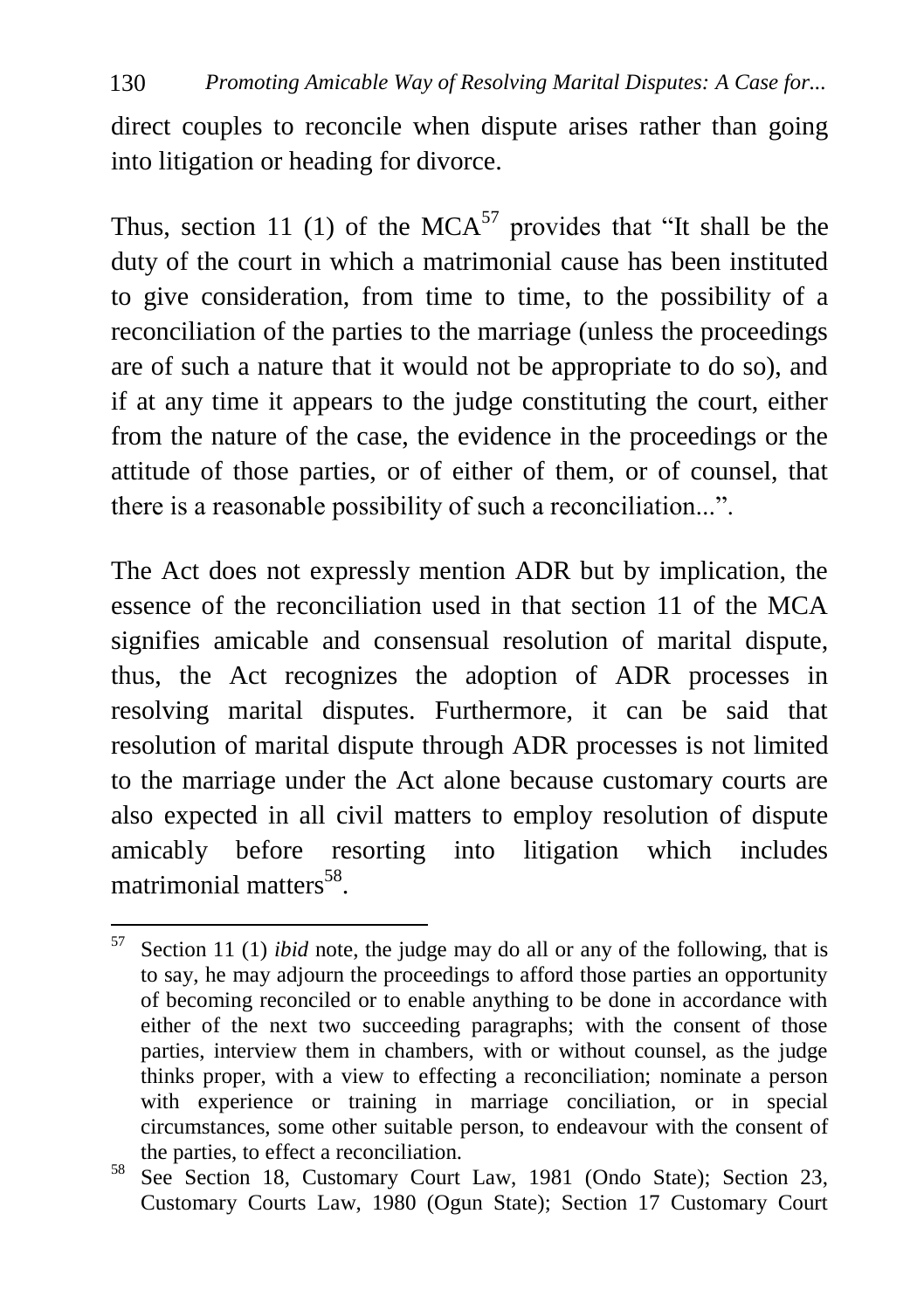Settlement of marital disputes under ADR process is not new under the customary laws of different regions respectively, as it starts with the couples themselves through dialogues and when the matter cannot be resolved by them, either of them can call on the elders in the family to intervene in the matter. No specific reconciliation procedures are prescribed for customary court and consequently each court has the right to adopt the best approach suitable for each case respectively<sup>59</sup>. Reconciliation forms an important aspect of matrimonial dispute so as to allow marital stability and peaceful co – existence in the society. Often, the elderly ones in the family intervene in such situation thereby making it imperative for the couple to submit themselves for reconciliation $^{60}$ .

It is not in doubt that the use of ADR in resolving marital dispute is celebrated internationally. The Indian and Nigerian Legislations speak volume on the relevance of ADR processes in resolution of marital dispute. This can be observed from the provisions of Section 23 sub-sections (2) and (3) of the Hindu Marriage Act, 1995 and section 11 sub-section (1) of the MCA in Nigeria respectively which provide that the court should direct parties in marital dispute to reconcile and try all the amicable settlement options before resorting to litigation.

Some of the likely issues that might arise as a result of using ADR to resolve marital dispute as follows:

i. Whether the decision reached in ADR process in marital dispute is binding;

 $\ddot{\phantom{a}}$ 

Edict 1984 (Anambra State); Section 18 Customary Court Edict 1984 (Imo State); Section 17, Customary Courts Law, (Lagos State); Section 18 Customary Court Law1980 (Bendel State).

<sup>59</sup> Nwogugu E. I., "*Family Law in Nigeria*" (Revised Edn, Heinemann Education Books Nig, 2006) 121.

<sup>60</sup> *Ibid*.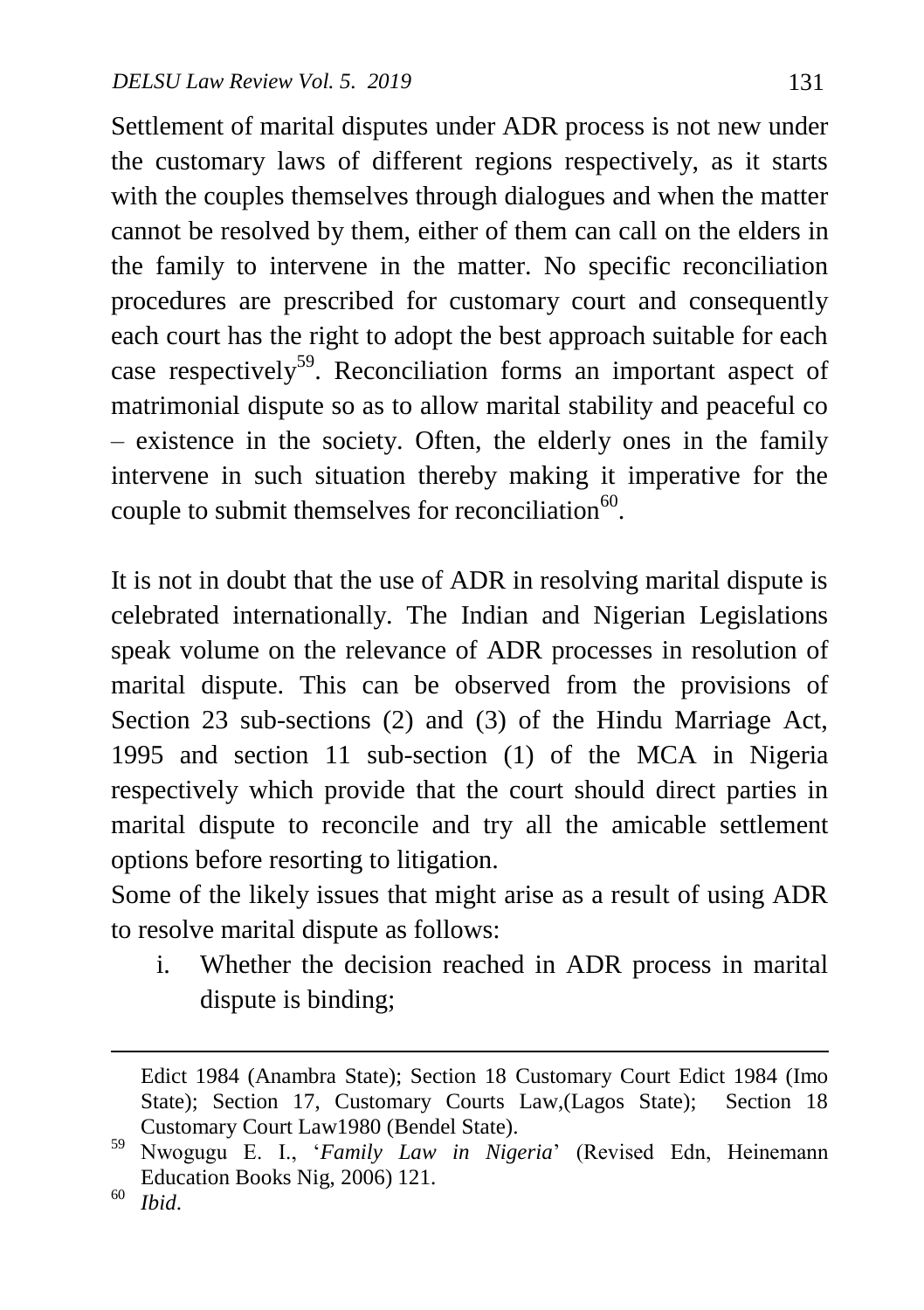- ii. Whether ADR process in marital dispute is advantageous than litigation;
- iii. Whether ADR mechanisms are appropriate for all issues arising from marital dispute;

### **Issue N0 1**

Whether the decision reached in ADR process in marital dispute is binding;

ADR is characterized with distinctive features of being a voluntary and non-binding way of resolving dispute in which parties play significant roles to reach a consensual agreement.<sup>61</sup> Thus, ADR does not intend to have a binding effect on the parties because it is meant to be a mutual agreement as opposed to litigation which is adversarial and confrontational in nature. $62$ 

However, if ADR methods are not binding, of what importance would it be for the parties after much commitment of time with no positive or binding effect? Considering the question above, it is necessary to point out that ADR process can be made binding and enforceable in court. Thus, ADR process has been developed to

<sup>1</sup> <sup>61</sup> Krity Lohar; "A Critical Evaluation of the Significance of Parties' Consent and Limitation on Parties' Autonomy With Regards to International Commercial Arbitration'.<https://www.academia.edu/26964455/A\_CRITICAL\_EV ALUATION OF THE SIGNIFICANCE OF PARTIES CONSENT AND \_LIMITATION\_ON\_PARTIES\_AUT ONOMY\_WITH\_REGARDS\_TO\_INTERNATIONAL\_COMMERCIAL\_A RBITRATION>.accessed 7 November, 2019.

<sup>62</sup> Oyesola Animashaun and Kola O. Odeku, "Industrial Conflict Resolution using Court-connected Alternative Dispute Resolution' [2014] (5) (16) *Mediterranean Journal of Social Sciences*. [<https://www.mcser.org/journal/index.php/mjss/article/view/3620>](https://www.mcser.org/journal/index.php/mjss/article/view/3620). Accessed on  $7<sup>th</sup>$ November, 2019.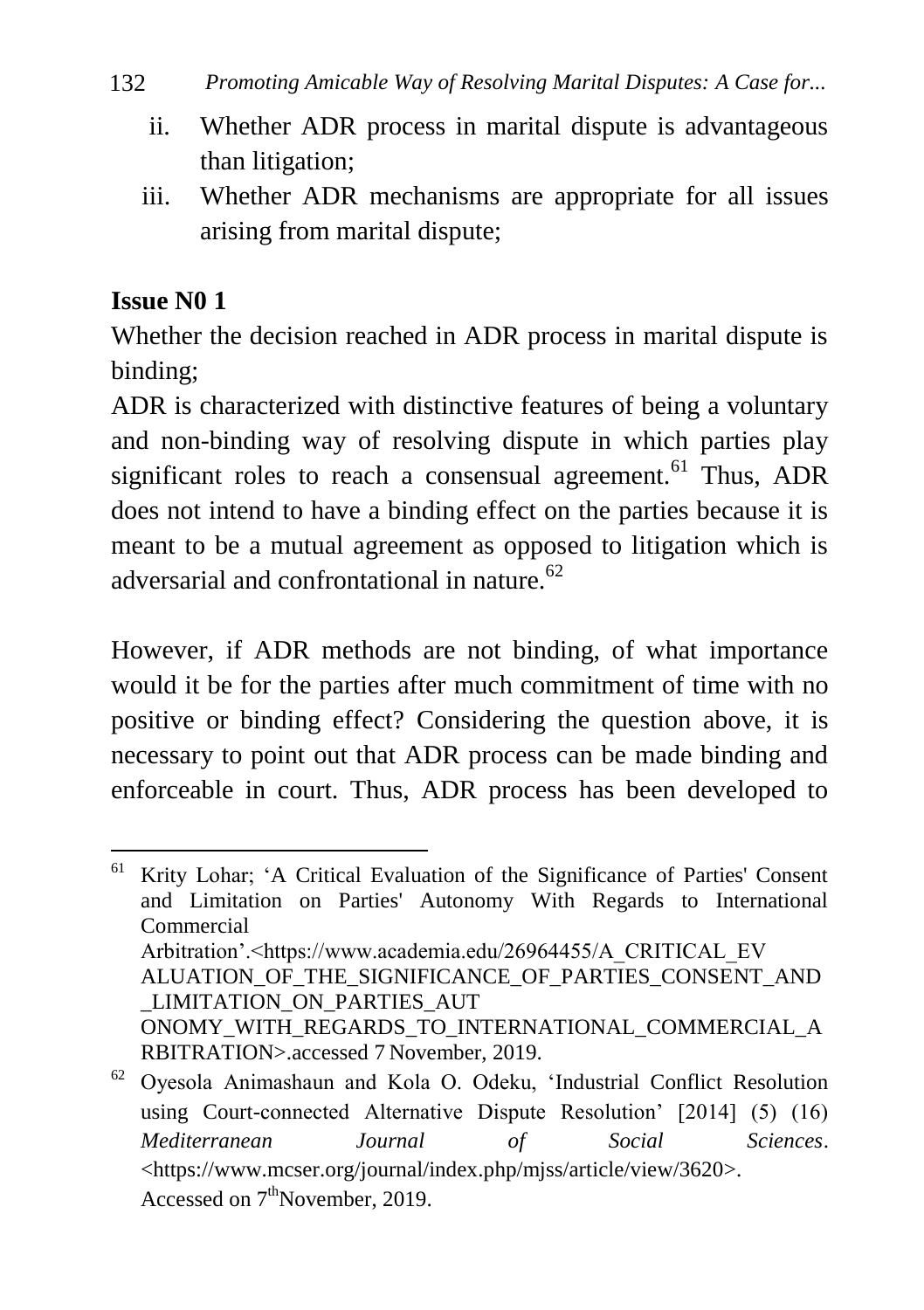make its resolution binding on the parties provided the parties involved desire to make it binding.<sup>63</sup> Disputants can reach an agreement and reduce same to terms of their settlement in writing before the neutral party and when this terms of settlement is signed by the ADR judge such document forms a new contract between them and is binding on them. In addition, this signed agreement or terms of settlement can be taken to court as a consent judgment which is enforceable $^{64}$ .

#### *Issue N0 2*

1

Whether ADR process in marital dispute is advantageous than litigation;

ADR appears to have more advantageous characteristics than litigation, however, to determine this, the benefits of the two processes must be considered. The non-binding effect of ADR process has been one of its shortcomings<sup>65</sup> and as a result, couples might prefer to go court to resolve their dispute especially when the settlement cannot be reached, besides, there are some marital issues which can at best be resolved in court.<sup>66</sup>

<sup>63</sup> David Walker, "Liability and Indemnity: Alternative Dispute Resolution: The two Outcomes of Mediation." [<https://businessadvice.co.uk/insurance/](https://businessadvice.co.uk/insurance/%20liability-and-indemnity/alternative-dispute-resolution-the-two-outcomes-of-mediation/)  [liability-and-indemnity/alternative-dispute-resolution-the-two-outcomes-of](https://businessadvice.co.uk/insurance/%20liability-and-indemnity/alternative-dispute-resolution-the-two-outcomes-of-mediation/)[mediation/>](https://businessadvice.co.uk/insurance/%20liability-and-indemnity/alternative-dispute-resolution-the-two-outcomes-of-mediation/) accessed 8 November, 2019.

<sup>64</sup> For instance, see section 4(1) of the Lagos Multi-Door Courthouse Law which provides that, an agreement in memorandum of understanding duly signed by the parties and endorsed by an ADR judge or any other person directed by the Chief Justice becomes binding and enforceable under the section 11 of the Sherriff and Civil Process Act. See also, section 19 (1) and (2) of the same law.

<sup>65</sup> [Mark Albright](https://albrightstoddard.com/author/mark-albright/)*:* The Advantages and Disadvantages of ADR. [<https://albrightstoddard.com/advantages-disadvantages-adr/>](https://albrightstoddard.com/advantages-disadvantages-adr/). accessed 8 November, 2019.

<sup>66</sup> Sara M. Butler, "The Law as a Weapon in Marital Disputes: Evidence from the Late Medieval Court of Chancery", [2004] (43), (3), *Journal of British*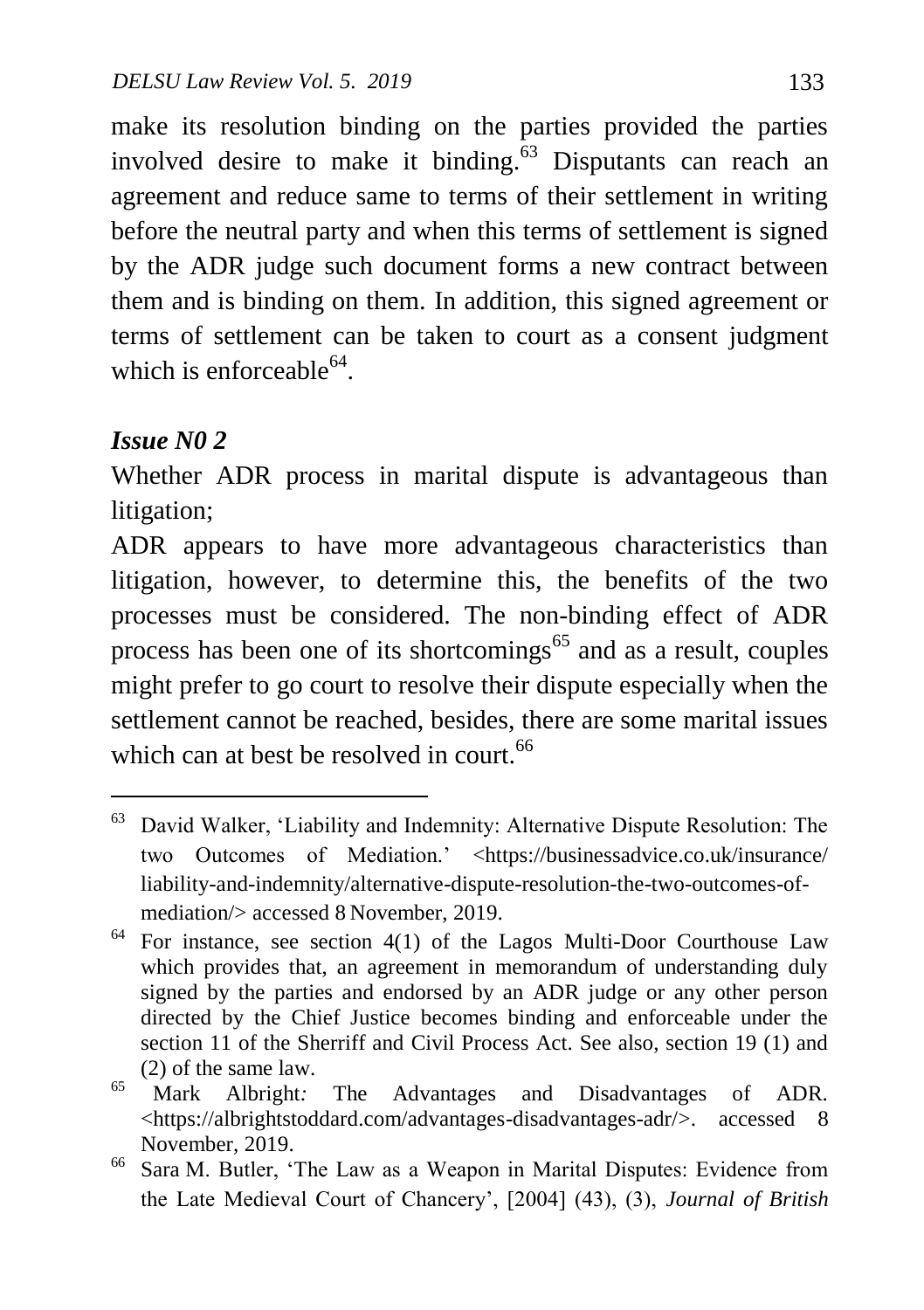Nevertheless, the relevance of ADR in settlement of marital dispute cannot be overlooked. Considering some of the benefits associated with ADR process such as privacy, confidentiality, voluntary and meaningful participation of the couple in disputes, continuance of existing relationship between the couple, cost effectiveness, time consideration, reduction of mental stress<sup>67</sup> to mention but a few as compared to litigation which is more formal with binding decisions, not confidential, makes the parties to subject their right of the action to their counsel, wastes time which can be frustrating due to the frequent adjournment, promotes hostility between the parties which can further jeopardize the relationship between them and the children.<sup>68</sup>

The aim of the court on marital dispute issues is to promote reconciliation and protect the sanctity of marriage between parties as provided by Section 11 of the Matrimonial Causes Act. There are times when couples who filed for divorce and later tried ADR process have reconciled which in turn has positive impact on the children and the society. Flowing from the above, it can be submitted that ADR process in marital dispute has advantages over litigation.

*Studies*, 291-316 *Published by: [Cambridge University Press](https://www.jstor.org/publisher/cup) on behalf of [The](https://www.jstor.org/publisher/nacbs)  [North American Conference on British Studies](https://www.jstor.org/publisher/nacbs)*. [<https://www.jstor.org/stable/10.1086/383597>](https://www.jstor.org/stable/10.1086/383597) accessed 8 November, 2019

1

<sup>67</sup> Akin Oluwadayisi, "Settlement of Matrimonial Causes Through ADR Mechanisms: The Best Alternative to Litigation"[<https://www.academia.edu/](https://www.academia.edu/%206898091/SETTLEMENT_OF_MATRIMONIAL_CAUSES_THROUGH_ADR_MECHANISMS_THE_BEST_ALTERNATIVE_TO_LITIGATION)  [6898091/SETTLEMENT\\_OF\\_MATRIMONIAL\\_CAUSES\\_THROUGH\\_A](https://www.academia.edu/%206898091/SETTLEMENT_OF_MATRIMONIAL_CAUSES_THROUGH_ADR_MECHANISMS_THE_BEST_ALTERNATIVE_TO_LITIGATION) [DR\\_MECHANISMS\\_THE\\_BEST\\_ALTERNATIVE\\_TO\\_LITIGATION>](https://www.academia.edu/%206898091/SETTLEMENT_OF_MATRIMONIAL_CAUSES_THROUGH_ADR_MECHANISMS_THE_BEST_ALTERNATIVE_TO_LITIGATION) accessed 8 November, 2019.

<sup>68</sup> Carl E Pickhardt, "The Impact of Divorce on Young Children and Adolescents'. <https://www.psychologytoday. com/intl/blog/surviving-your-childs-adolescence/201112/the-impact-divorceyoung-children-and-adolescents>. accessed 8 November, 2019.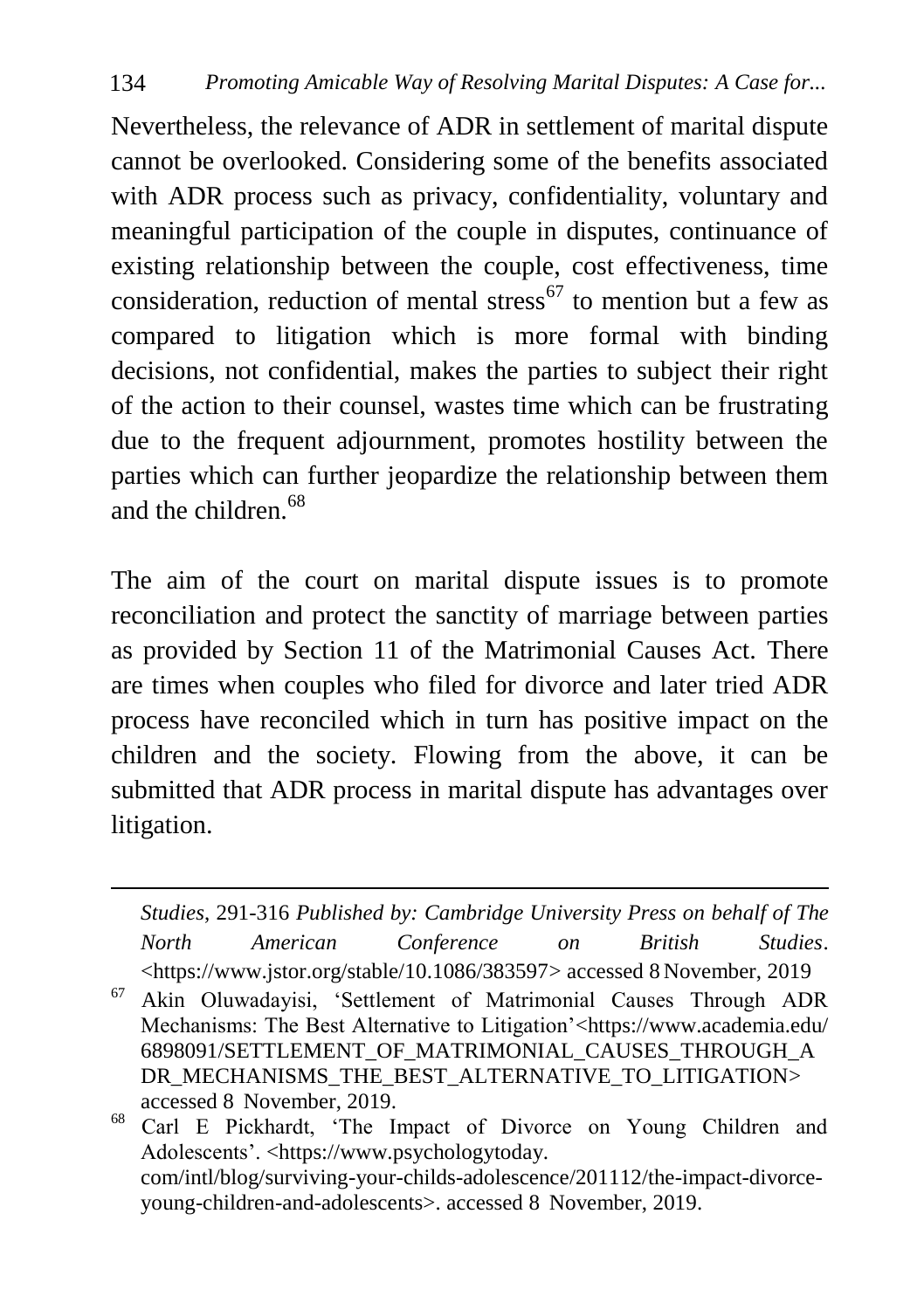#### *Issue N0 3*

1

Whether ADR mechanisms are appropriate for all issues arising from marital dispute;

Matrimonial issues are usually civil matters and they are not limited to only disputes that occur while the marriages still subsist. There are times in which the issue of custody of children, parenting role, child support, alimony and division of properties to mention but a few come up after couples have separated. In such situation, although, the court usually refer couples in dispute to adopt amicable settlement either by referring them to court-connected mediation centres or private mediators nevertheless, the court has important role to perform in such a situation.

The ADR centres are empowered to resolve matrimonial issues, however only the regular courts have the constitutional and inherent judicial powers to try criminal matters.<sup>69</sup> Thus, domestic violence cannot be subjected to ADR centres to decide upon. In addition, criminal matters arising from marital dispute such as infliction of grievous bodily harm on a spouse, bigamy, divorce, custody of children, desertion of children, incest and sexual abuse against the children by either of the spouses and so on are best resolved by the regular courts.<sup>70</sup>

<sup>69</sup> [Nathan J. Brown](javascript:;) and [Julian G. Waller;](javascript:;) "Constitutional Courts and Political Uncertainty: Constitutional Ruptures and the Rule of Judges" [2016] (14) (4) *International Journal of Constitutional Law*, 817–850 [<https://doi.org/10.1093/icon/mow060>](https://doi.org/10.1093/icon/mow060) accessed 9 November, 2019.

<sup>70</sup> . [Edna Erez, "](http://ojin.nursingworld.org/MainMenuCategories/ANAMarketplace/ANAPeriodicals/OJIN/TableofContents/Volume72002/No1Jan2002/DomesticViolenceandCriminalJustice.html#Erez)Domestic Violence and the Criminal Justice System: An Overview" (7) (1). An online *Journal of Issues of Nursing* <http://ojin.nursingworld.org/MainMenuCategories/ANAMarketplace/ANAP eriodicals/OJIN/TableofContents/Volume72002/No1Jan2002/Domestic ViolenceandCriminalJustice.html>.accessed 10 November, 2019.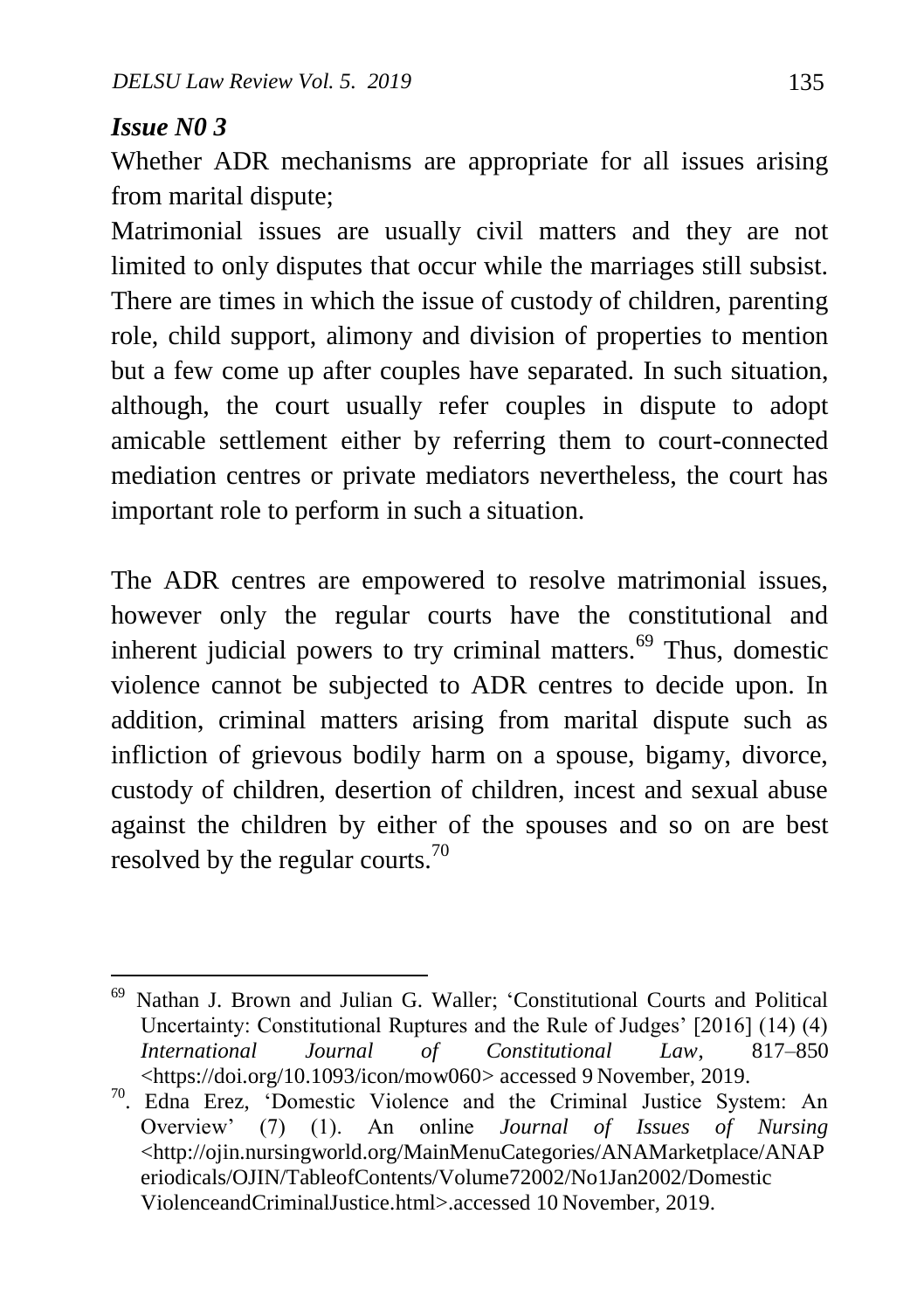# **Lessons Nigeria can Learn from India on Amicable Settlement of Marital Dispute to Develop its Law Reform**

Nigeria can learn from India on settlement of marital dispute by developing Mediation and other ADR processes under Nigerian Legislations. In India for instance, there are more provisions related to settlement of matrimonial dispute such as; Hindu Marriage Act, 1955, Special Marriage Act, 1954, Family Court Act, 1984, Civil Procedure Code, 1908, Legal Service Authority Act, 1987 and so on.<sup>71</sup> Whereas, in Nigeria, the main legislation regulating matrimonial related issues is MCA. In India for instance, the Legal Service Authority Act provides for holding Lok Adalats where disputes are pending in courts of law. Lok Adalat system which is also known as "People"s Court" under the Legal Services Authority Act was established to render competent legal services through serving or retired judicial officers and other persons of eminence for free to the weaker sections of the society to ensure that opportunities for securing justice are not denied to any citizen by reason of economic or other disabilities.<sup>72</sup> Matrimonial matters that are settled in Lok Adalats can be drawn up into an agreement that can be affirmed by the respective matrimonial courts as consent decrees or judgments. Nigeria government can also develop more on this, by bringing this type of settlement closer to the people especially those who are not in the cities.

Another area where Nigeria can learn from India is through the concept of Family Court. There is Family Court  $Act^{73}$  in India which empowers the Family Court officials to imply an integrated

 $\overline{a}$ 

<sup>&</sup>lt;sup>71</sup> Bhagya Lakshmi, 'Mediation: Marital Conflict Resolution Therapyn' [2016] (73) *Bharati Law Review* 84-85.

<sup>72</sup> M.P. Paridhi Selvan and Dhinesh, "A Study on LokAdalats in Indian Legal System", [2018] (119) (17) *International Journal of Pure and Applied Mathematics*, 301-302

<sup>73</sup> The Family Courts Act, No. 66 of 1984.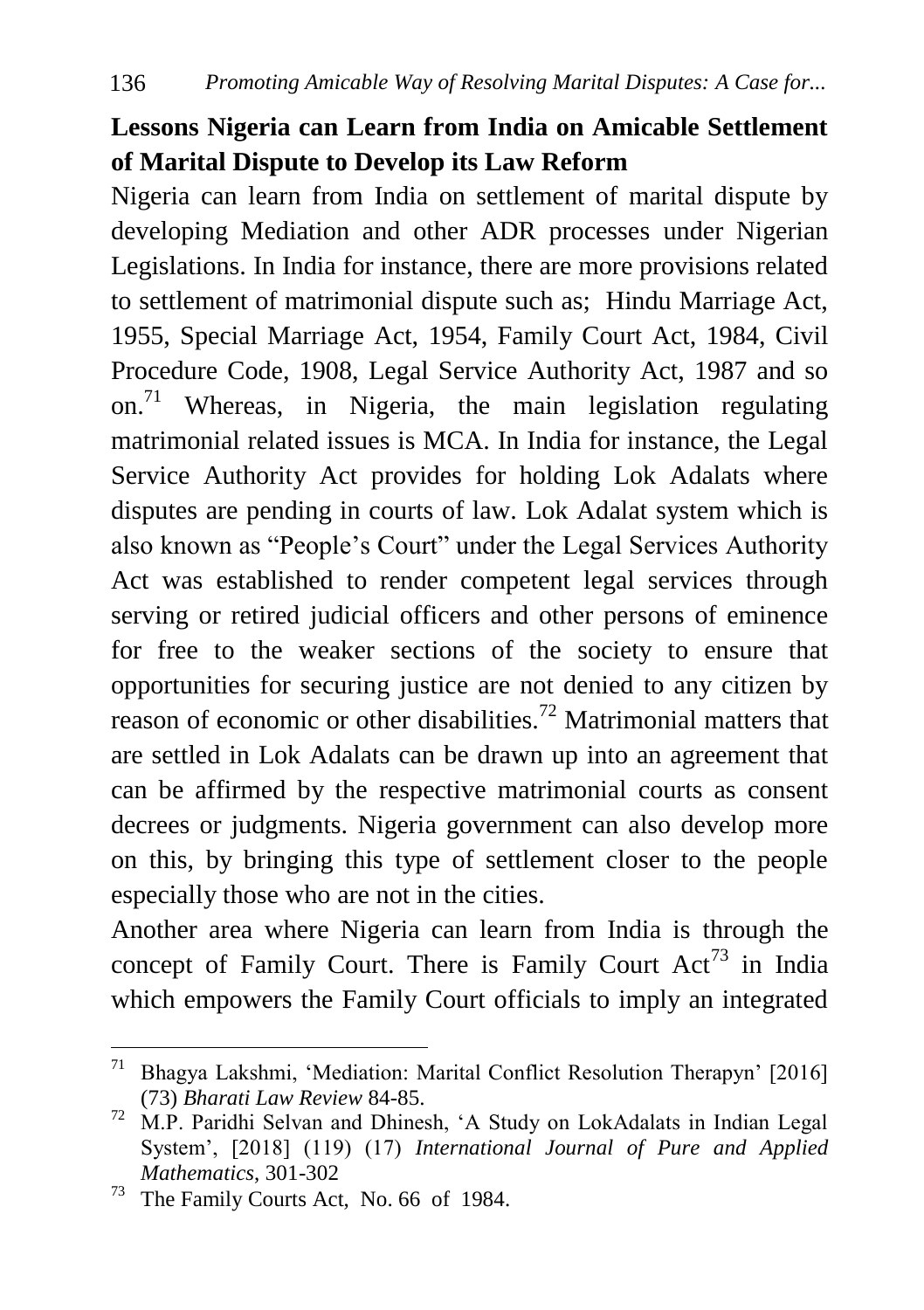broad based service to families in trouble, preserve the family in dispute and help stabilize the marriage. The Indian family Court system projects a less formal procedure, where legal technicalities and technical procedures are not to be followed with the aim to provide dignified means for parties to reconcile their differences to reach amicable settlements without the need for frivolous litigation.<sup>74</sup>

In Nigeria, some states like Lagos and Ekiti have Family Court.<sup>75</sup> However, Family Court is needed in all the states in Nigeria to reduce the rate at which domestic violence and divorce are prevalent in Nigeria. The establishment of Family Courts in all the states in Nigeria will promote reconciliation and secure speedy settlement of disputes relating to marriage and other related family affair matters.

Matrimonial litigation in Nigeria is becoming extremely complex particularly on those relating to custody of child and maintenance. It is submitted that if there are adequate establishment of Family Court in Nigeria with federal legislations, there will be reduction in divorce rate. In India, Family Court judges can work with mediation centres to promote peace settlement of marital dispute. Thus, Section 942 of the Indian Family Courts Act allows Family Court to settle matrimonial disputes with the help of Counsellors and where the Counsellors fail in their efforts, the Family Courts should direct the parties to mediation centres, where trained

 $74$ Bhagya Lakshmi, 'Mediation: Marital Conflict Resolution Therapyn' [2016] (73) *Bharati Law Review* 86

 $75$  See, Family Court of Lagos State (Civil Procedure) Rules 2012. See also, 'Fayemi's Wife Lauds Ekiti First Family Court', Published by Government of Ekiti State. [<https://ekitistate.gov.ng/fayemis-wife-lauds-ekiti-first-family](https://ekitistate.gov.ng/fayemis-wife-lauds-ekiti-first-family-court/)[court/>](https://ekitistate.gov.ng/fayemis-wife-lauds-ekiti-first-family-court/) accessed 18 July, 2020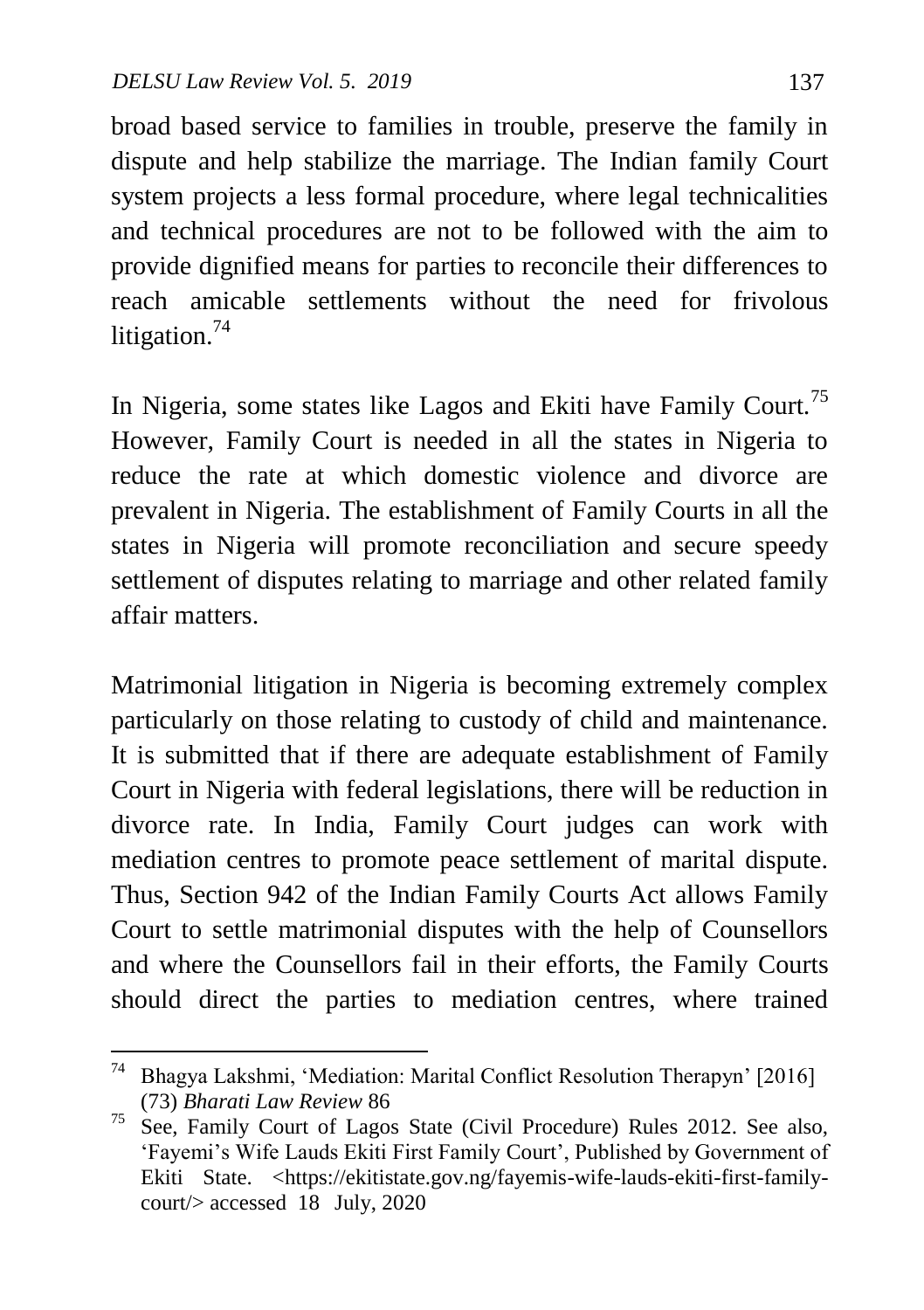mediators are appointed to mediate between the parties. The Family Courts in Nigeria should do more to synergize with mediation centres to promote peaceful co-existence among estranged couples. In addition, Nigeria can learn from India and other developed countries on amicable settlement of marital dispute by adopting collaborative divorce process. This method is not popular in our judicial system, whereas, the benefits attached to the system is numerous especially if the estranged couple are ready to part ways. Collaborative divorce helps to resolve post-divorce related issues such as child custody and settlement of properties jointly acquired by the parties.<sup>76</sup> In Nigeria, some estranged couples who had divorced still find themselves in court due to non-compliance of one of the parties to the earlier decree or judgment made more particularly on child custody and settlement of properties. Thus, if collaborative divorce process is adopted in Nigeria as a lesson from other countries like India and Australia, all likely issues that could come up after divorce would have been taken care off with mutual understanding.

### **Conclusion**

Alternative Dispute Resolution has always been relevant in resolving marital disputes in various forms. It can be said that, the union of two people from different backgrounds and orientations cannot be free of dispute which may come in various forms. Although, dispute is usually seen as a negative thing but there are times it brings about positive changes that is when couples disagree in order to agree but what is important is to reach an amicable settlement without recourse to litigation.

 $\overline{a}$ <sup>76</sup> David Hoffman and Pauline Tesler, 'Collaborative Law and the Use of Settlement Counsel' in B. Roth, (ed), The Alternative Dispute Resolution Practice Guide, (West Publishing, 2002) 12.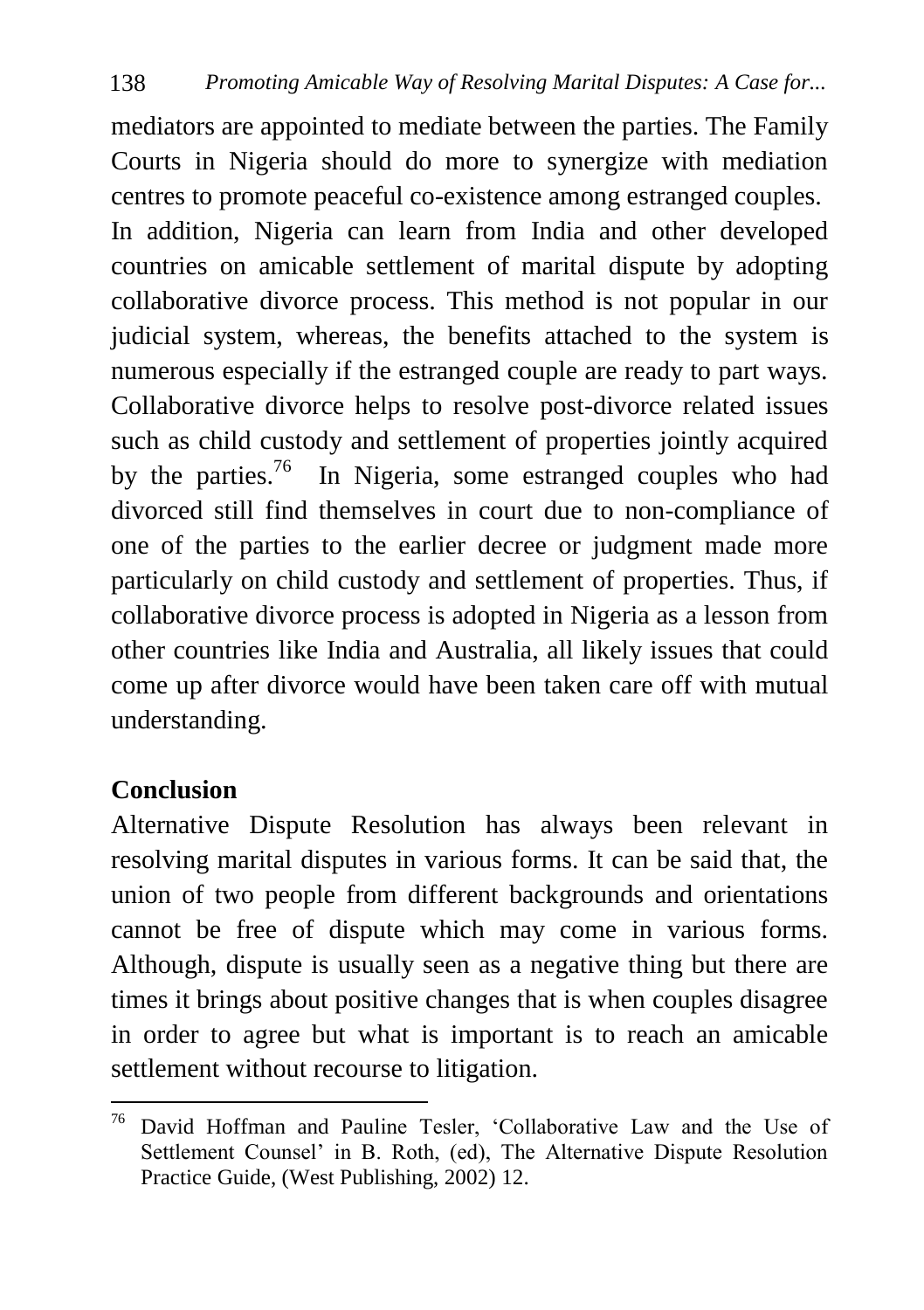This paper has explained ADR process in marital dispute as the methods and procedures used in resolving disputes by the couples either as alternative to litigation or in some cases supplementary to it for the purpose of reaching an amicable settlement with or without the help of a third party. Marital dispute has also being explained as anything ranging from verbal and physical abusiveness to emotional and perceived superiority, which can cause marital dissatisfaction. The paper went further to highlight some of the causes of marital dispute which are infidelity, domestic violence, finances disagreement, parenting role, and so on.

Some of the importance of ADR process in marital disputes are privacy, confidentiality, voluntary and meaningful participation of the couples in disputes, continuance of existing relationship between the couples and cost effectives. This paper further sheds light on the appropriate ADR methods for marital dispute settlement which are not limited to negotiation, mediation/ conciliation, ENE to mention but few and a further extension was made by looking at ADR process in marital dispute in India and Nigeria.

Moreover, **three issues** with respect to ADR process in marital dispute **resolution are highlighted. They are** whether the resolutions from ADR process in marital dispute are binding; whether ADR process in marital dispute is advantageous than litigation; and whether ADR **mechanisms** are applicable to all issues arising from marital dispute. With respect to the first issue, it has been submitted in this paper that ADR process is not binding; however, the parties can make it binding if they agree to reduce the terms of settlement into writing, signed and taken to court as consent judgment.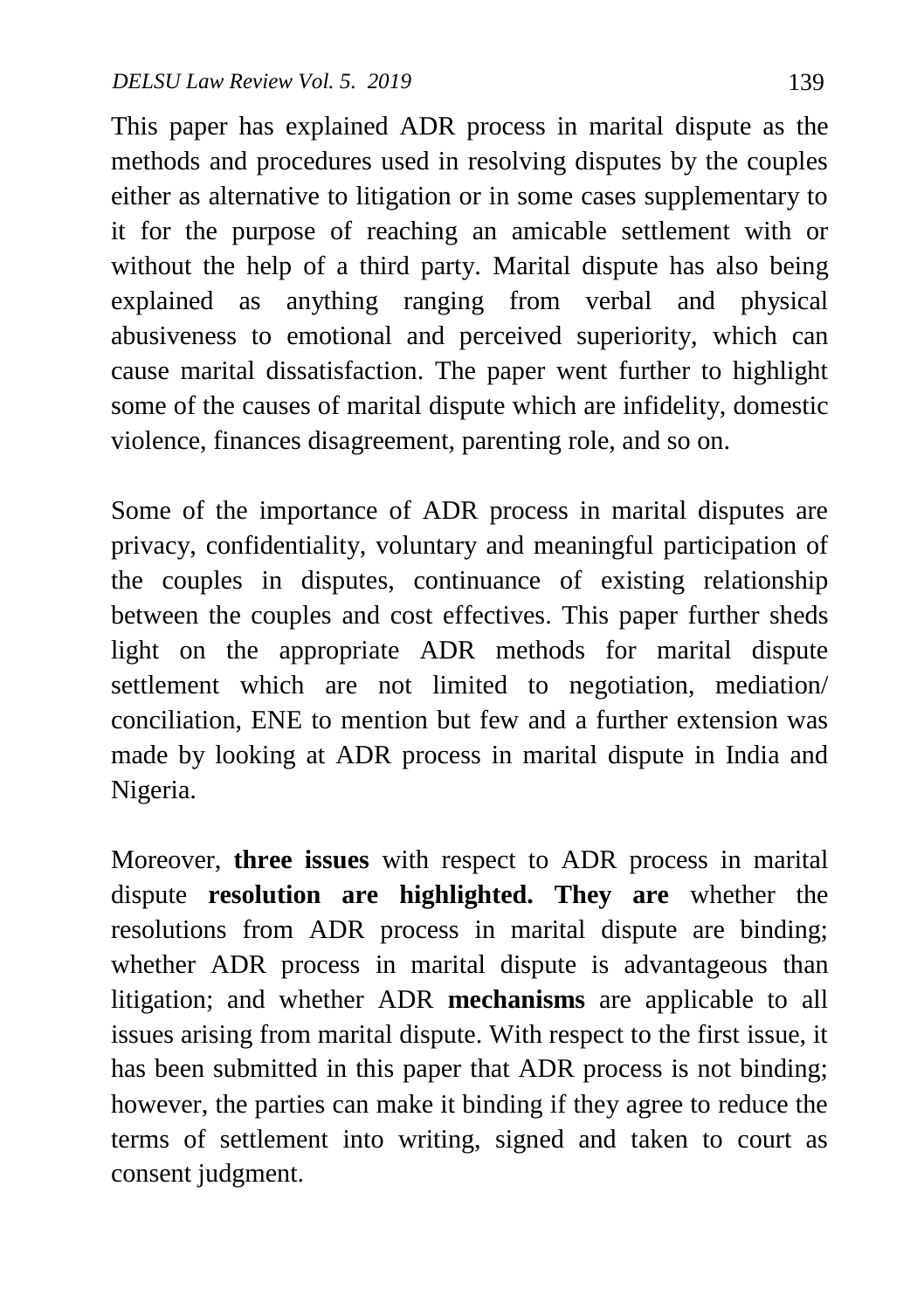On the second issue that ADR has various advantages over litigation by considering its consensual and amicable way of resolving dispute which allows for a win-win situation as against litigation which is adversarial, confrontational and win-lose in approach. With respect to the third issue, it has been submitted in this paper that ADR mechanisms can handle only civil matters related to marital disputes, it is not appropriate for divorce, child custody, domestic violence and other criminal matters arising from marital dispute.

The assumption to reconcile marital dispute is the key to a successful marriage and can modify couples lives in their day to day activities. The root of almost all serious marital discord is selfishness on the part of a spouse, thus, to save a marriage means rejecting selfishness, giving up pride, forgiving hurt and setting aside bitterness; these steps may be difficult but the best way to avoid spiral of marital dispute. Having said this, the relevance of ADR process in settlement of marital dispute is indispensable due to the usual occurrence of marital dispute in matrimonial homes. However, it is better to resolved marital dispute amicably using ADR mechanisms, while it appears the best if marital dispute can be avoided.

### **Recommendations**

- i) The Federal government should establish more family courts across the country particularly to assist the regular courts in resolving marital dispute and other related disputes.
- ii) The Nigerian government should enact more national legislations on matrimonial and other domestic related matters, especially on the establishment of Family Courts across all the states in Nigeria.